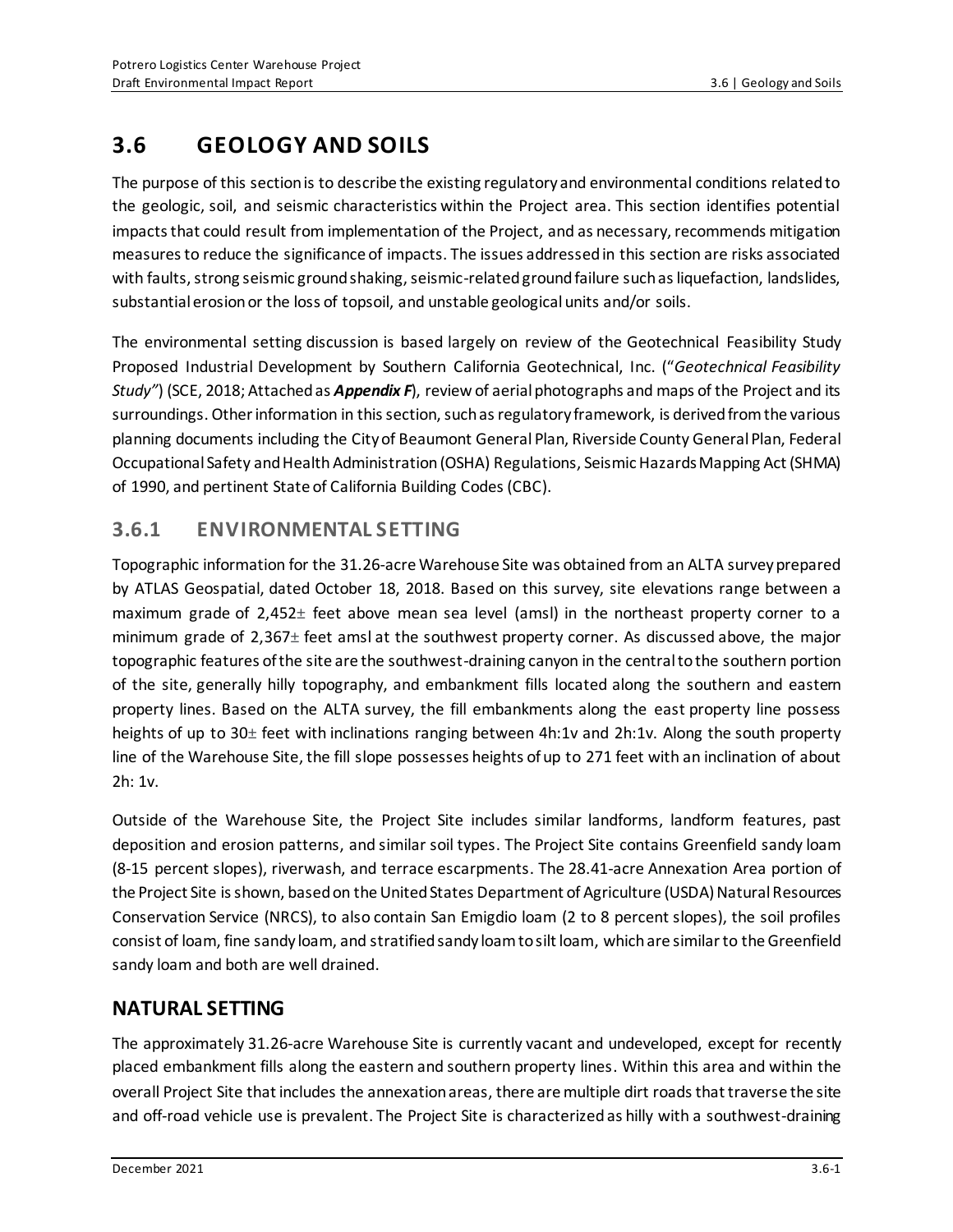canyon that extends from the existing drain outlet at the eastern embankment fill to near the southwest corner of the Project Site where roadway improvement activities have impaired the natural flow of the stream.

The westerly portion of the Project Site including the 28.41 Annexation Area also includes undisturbed areas with native vegetation and landforms as well as areas that have been disturbed. The easterly portion of this area contain similar landscaping and vegetative patterns, with a series of small hills and lower lying depressional areas as well as areas that have been heavily disturbed. This includes areas that have been used as a construction staging for ongoing development to the west and earthmoving activities to prepare for the 4<sup>th</sup> Street extension.

# **REGIONAL GEOLOGIC SETTING**

The Project Site islocated on the western approach to the San Gorgonio Pass between the San Bernardino Mountains of the Transverse Range geologic province to the north, and the San JacintoMountains of the Peninsular Range geologic province to the south. Each of the adjacent mountain ranges are over 11,000 feet amsl and are composed of Jurassic and Cretaceous granitic rocks, which have intruded and metamorphosed older rocks. Finer local sediments range in age from late Miocene, Pliocene, Pleistocene, and Holocene. 1

# **LOCAL GEOLOGIC SETTING**

The Project Site and general surrounding area is underlain by Quaternary alluvial deposits identified as younger alluvium (Qa) and older alluvium (Qoa). Younger alluvial soils are typically located within the southwest-draining erosional canyon and in the northeastern portion of the Project Site. The geologic conditions at the ground surface of the areas of higher elevations generally consist of older alluvium. Weathered bedrock/formational materials were encountered below the older alluvial soils and appear to be consistent with the San Timoteo formation.

The Project Site is located at the junction of the Transverse Ranges and Peninsular Ranges which are both prominent natural geomorphic provinces in southwestern California. The Peninsular Ranges can be characterized by steep, elongated ranges and valleys. The Transverse Ranges manifest themselves as a series of roughly parallel steep ridges dissected by young, steep streams of relatively low flow rate. Tectonic activity along numerous faults has created the geomorphology present within this region.

The documented subsurface materials within the Project Site generally consist of younger and older alluvium and weathered bedrock. Although not encountered at sampling locations, some artificial fills were observed in the embankment areas for the proposed streets along the east and south property lines. Descriptions for documented materials are as follows as described in SCE's feasibility study for the Project<sup>2</sup>:

• **Younger Alluvium:** Soils classified as younger alluvium were encountered at the ground surface within the southwest-draining canyon and in the northeast portion of the site. The younger alluvium encountered at these locations generally consists of very loose to medium dense silty

<sup>1</sup> BCR Consulting, Inc. (2019*). Cultural Resources Assessment*. Page 1.

<sup>2</sup> Southern California Geotechnical, Inc. (2018). *Geotechnical Feasibility Study, Proposed Industrial Development*. Pages 7-8.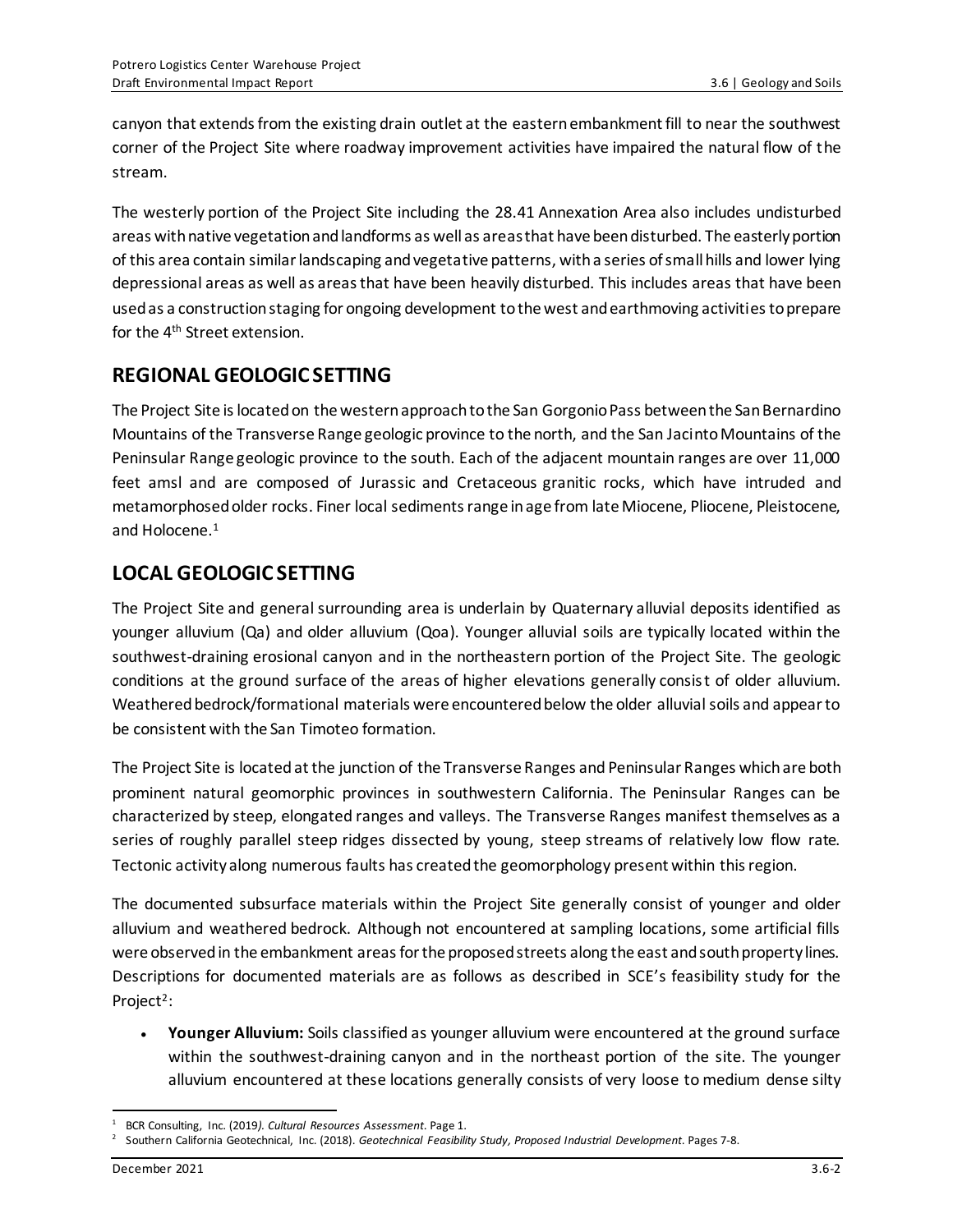fine sands and fine sands with occasional trace to little clay content, loose clayey fine to coarse sands, and very stiff fine sandy clays. Some of the younger alluvial soils possess appreciable porosity and calcareous cementation. The younger alluvium was encountered to depths of 12 to 22 $\pm$  feet in the southwest-draining canyon area, and to a depth of 12 $\pm$  feet in the northeast portion of the site. Occasional traces of fine gravel were encountered in some of the younger alluvial strata.

- **Older Alluvium:** Soils classified as older alluvium were encountered at the ground surface in the northwest and central portions of the Project Site and beneath the younger alluvium at the remaining areas of the site. The older alluvial soils generally consist of medium dense to very dense silty fine sands, fine to medium sands, clayey sands, fine sandy silts, and hard silty clays and fine sandy clays. The older alluvium generally possesses relatively high strengths and medium dense to very dense relative densities. Some of the recovered samples of the older alluvial materials are weakly cemented. Occasional traces of fine gravel were encountered throughout the older alluvial materials. The older alluvial soils generally extended to depths of 17 to 27± feet at the sampling locations. The southeast sampling location was terminated in older alluvium at a depth of 25± feet.
- **Bedrock:** Weathered bedrock materials were encountered beneath the older alluvium at all locations except for the southwest portion, which was terminated in older alluvium at a depth of 25± feet. The weathered bedrock materials generally consist of dense to very dense fine to coarsegrained sandstone, fine-grained sandstones, silty sandstones, and clayey sandstones. The bedrock materials were generally weakly to moderately cemented and friable. The weathered silty finegrained sandstone bedrock extended to the maximum depth explored of 50± feet below the existing site grade in the southeast portion of the site.
- **Groundwater:** Free water was encountered at a depth of 49± feet at the sampling location in the southeast portion of the site. This depth corresponds to an elevation of about 2,341± feet. Additionally, very moist soils were encountered in the southwest corner of the Project Site, between depths of 16 and 20± feet. The soil obtained from these depths possess moisture contents of 13 and 27 percent and possessed a very moist to wet appearance. Based on their moisture contents and appearance, a perched groundwater table may be present between depths of 16 and 20± feet in the southwest, although no seepage was observed in the borehole during or at the completion of drilling. The underlying older alluvial soils encountered at a depth of 24 to 25± feet in the southwest possessed a moisture content of 12 percent and possessed a "moist" appearance, in contrast to the "very moist to wet" overlying soils.

Based on these considerations, the static groundwater table is expected to have been present at a depth of about 49± feet below the existing site grades is the southeast portion of the site at the time of subsurface exploration. Shallower zones of perched ground water may also be present, especially within the southwest-draining canyon.

As part of the research, review of available groundwater data was conducted to determine the historic high groundwater level for the Project Site. The primary reference used to determine the groundwater depths in this area is the California Department of Water Resources website. The nearest monitoring well is located approximately 2.1 miles southeast of the site. The water level reading within this monitoring well indicates high groundwater levels of 58± feet (Fall 2017).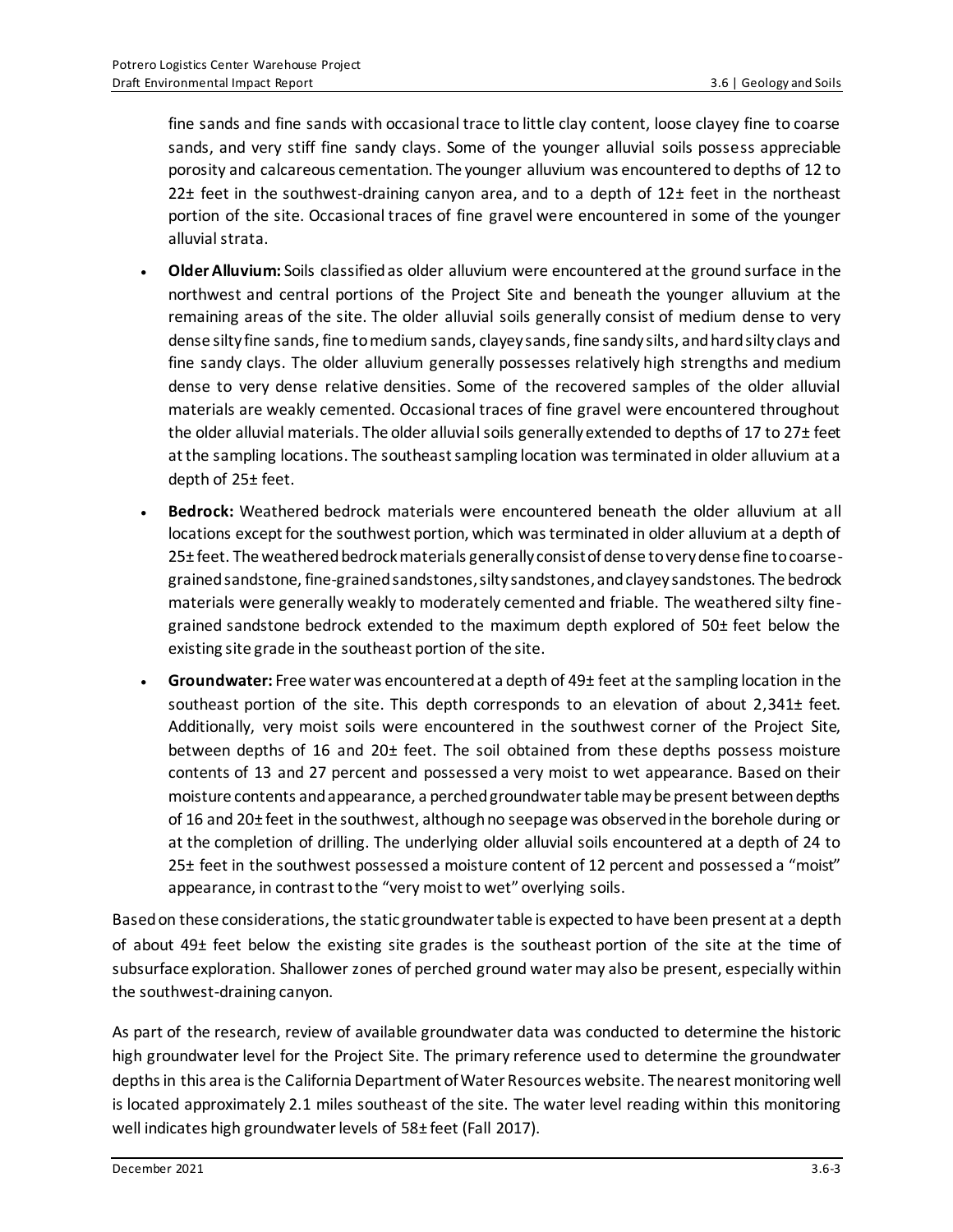## **FAULTING AND SEISMICITY**

### **Regional Faulting**

The Project Site is located within a seismically active region. The closest mapped active fault, the San Jacinto Fault, is located approximately five miles southwest of the Project Site. Other known regionally active faults that could affect the Project Site include Cucamonga, Elsinore-Glen Ivy, Puente Hills Thrust, San Andreas, San Jose, and Whittier faults. Due to the proximity of the Project Site to the San Jacinto Fault and other faults, significant seismic shaking could impact the Project Site within the design life of the proposed development.

### **Local Faulting**

The Project Site is not located within an Earthquake Fault Zone as delineated by the Alquist-Priolo Earthquake Fault Zoning Act.<sup>3</sup> Additionally, the Project Site is not within a Riverside County Fault Hazard Zone. It should be noted that some of the parcels located within one-half mile east of the Project Site are located within a Riverside County Fault Zone.<sup>4</sup> Additionally, based on knowledge of other properties near this Project Site, evidence of inactive faults was observed within the San Timoteo formation bedrock materialslocated one-half to one mile west of the Project Site. Based on the presence of an earthquake fault zone located east of the Project, and evidence of faulting found west of the site, it is possible that some unmapped faults are present within the Project Site. Based on the fact that no mapped fault zones are within the Project Site, it is not expected that any active faults are present.

### **Ground Shaking**

Strong ground shaking can be expected during moderate to severe earthquakes in this general region and is common in the majority of southern California. Intensity of ground shaking at a given location depends primarily upon earthquake magnitude, site distance from the source, and site response (soil type) characteristics.

### **Secondary Seismic Hazards**

Secondary seismic hazards generally associated with severe ground shaking during an earthquake include ground rupture, lurching, ridgetop shatter, landsliding and rockfall, and liquefaction and dynamic settlement.

- Ground Rupture Ground Rupture is generally considered most likely to occur along pre-existing active faults. Based on a previous site investigation, there are no active faults located within the Project area; therefore, the potential for ground rupture is considered low.
- Lurching Soil lurching refers to the rolling motion on the ground surface by passage of seismic surface waves. Lurching is considered severe in areas where the thickness of soft sediments varies appreciably under structures. As previously discussed, the Project site is partially underlain by younger alluvium soils. The younger alluvium encountered generally consisted of very loose to

<sup>3</sup> California Department of Conservation. (ND). The Alquist-Priolo Earthquake Fault Zoning Act - Earthquake Zones of Required Investigation. <https://maps.conservation.ca.gov/cgs/EQZApp/app/> (accessed November 2021).

<sup>4</sup> Riverside County (2019). Riverside County Mapping Portal – Fault Zones. Accessible a[t https://gisopendata](https://gisopendata-countyofriverside.opendata.arcgis.com/datasets/fault-zones)[countyofriverside.opendata.arcgis.com/datasets/fault-zones.](https://gisopendata-countyofriverside.opendata.arcgis.com/datasets/fault-zones)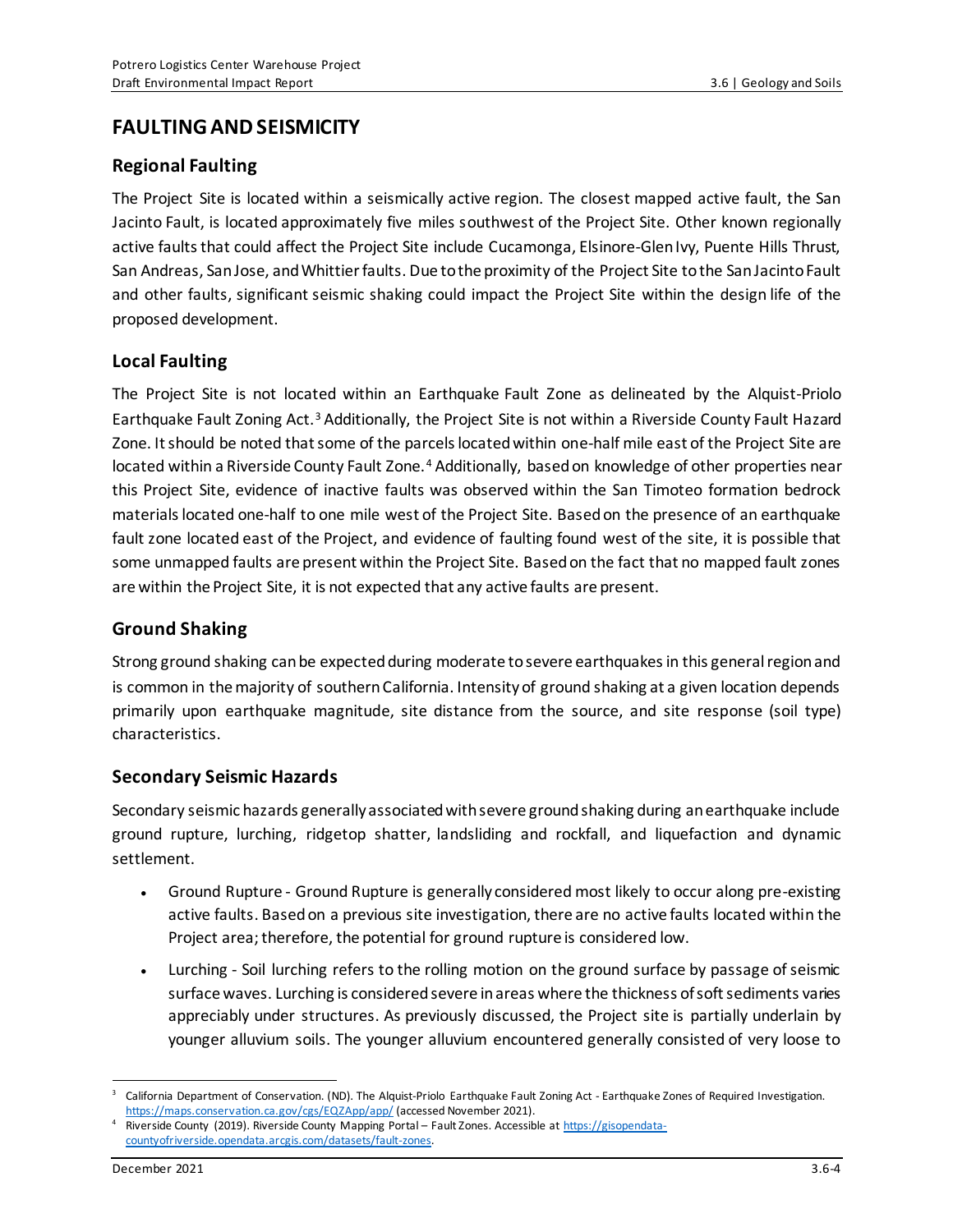medium dense silty fine sands and fine sands with occasional trace to little clay content, loose clayey fine to coarse sands, and very stiff fine sandy clays. The younger alluvial soils possess low relative densities, relatively low strengths, and some porosity. Laboratory testing indicated that the younger alluvium is compressible when loaded and collapsible when inundated with water. Remedial grading is considered warranted to remove the younger alluvium from the Project Site in its entirety<sup>5</sup>; therefore, impacts from lurching are not anticipated.

- Ridgetop Shatter Strong ground shaking during earthquakes can result in the shattering of certain geologic deposits where they form elevated ridges. As mentioned previously, the Project Site has hilly topography; therefore, ridgetops exist on the Project Site. However, significant cuts and fills on the order of 30 to 40± feet would be required to achieve the proposed site grades. It is also anticipated that some significant retaining walls and/or slopes would be necessary, including the northwest and the southwest portion of the Project Site. <sup>6</sup> Ultimately, the existing landscape on the Project Site would be altered to accommodate the grades and pad elevations needed to enable the proposed improvements. The Project does propose development in ridgetop areas and therefore, the risk of ridgetop shatter is low.
- Landsliding and Rockfall The Project Site terrain is comprised of rolling hills. No evidence of previous land sliding was observed during review of the California Geological Survey Landslide Inventory (available at [https://maps.conservation.ca.gov/cgs/lsi/app/\)](https://maps.conservation.ca.gov/cgs/lsi/app/). There are no boulder outcrops or potential rockfall hazards present within the Project Site. The risk of landslide and rockfall is considered low for the Project Site.
- Liquefication and Dynamic Settlement Liquefaction of cohesionless soils can be caused by strong vibratory motion due to earthquakes. Liquefaction is characterized by a loss of shear strength in the affected soil layers, thereby causing the soil to behave as a viscous liquid. When insufficient confining overburden is present, liquefaction may be manifested at the ground surface by settlement or sand boils. For the potential effects of liquefaction to be manifested at the ground surface, the soils generally must be granular, loose to medium dense, saturated relatively near the ground surface and must be subjected to a sufficient magnitude and duration of ground shaking. Ground accelerations generated from a seismic event can produce settlements in sands or granular earth materials both above and below the water table, posing a potential hazard to land uses on the surface.

Liquefaction data from the Riverside County Mapping Portal [\(https://gisopendata](https://gisopendata-countyofriverside.opendata.arcgis.com/datasets/liquefaction)[countyofriverside.opendata.arcgis.com/datasets/liquefaction](https://gisopendata-countyofriverside.opendata.arcgis.com/datasets/liquefaction)) indicates that the Project Site is located within zones of low to moderate liquefaction susceptibility. However, the soil conditions encountered are not considered to be conducive to liquefaction. These conditions consist of surficial younger alluvial sediments underlain by medium dense to very dense older alluvium and dense to very dense weathered bedrock. Some of the younger alluvial soils may be susceptible to liquefaction; however, preliminary remedial grading recommendation indicate that the younger alluvium should be removed in its entirety and replaced as compacted structural fill prior to construction. Therefore, any younger alluvium which may be presently susceptible to liquefaction

<sup>5</sup> Southern California Geotechnical, Inc. (2018). *Geotechnical Feasibility Study, Proposed Industrial Development*. Page 1.

<sup>&</sup>lt;sup>6</sup> Ibid. Page 5.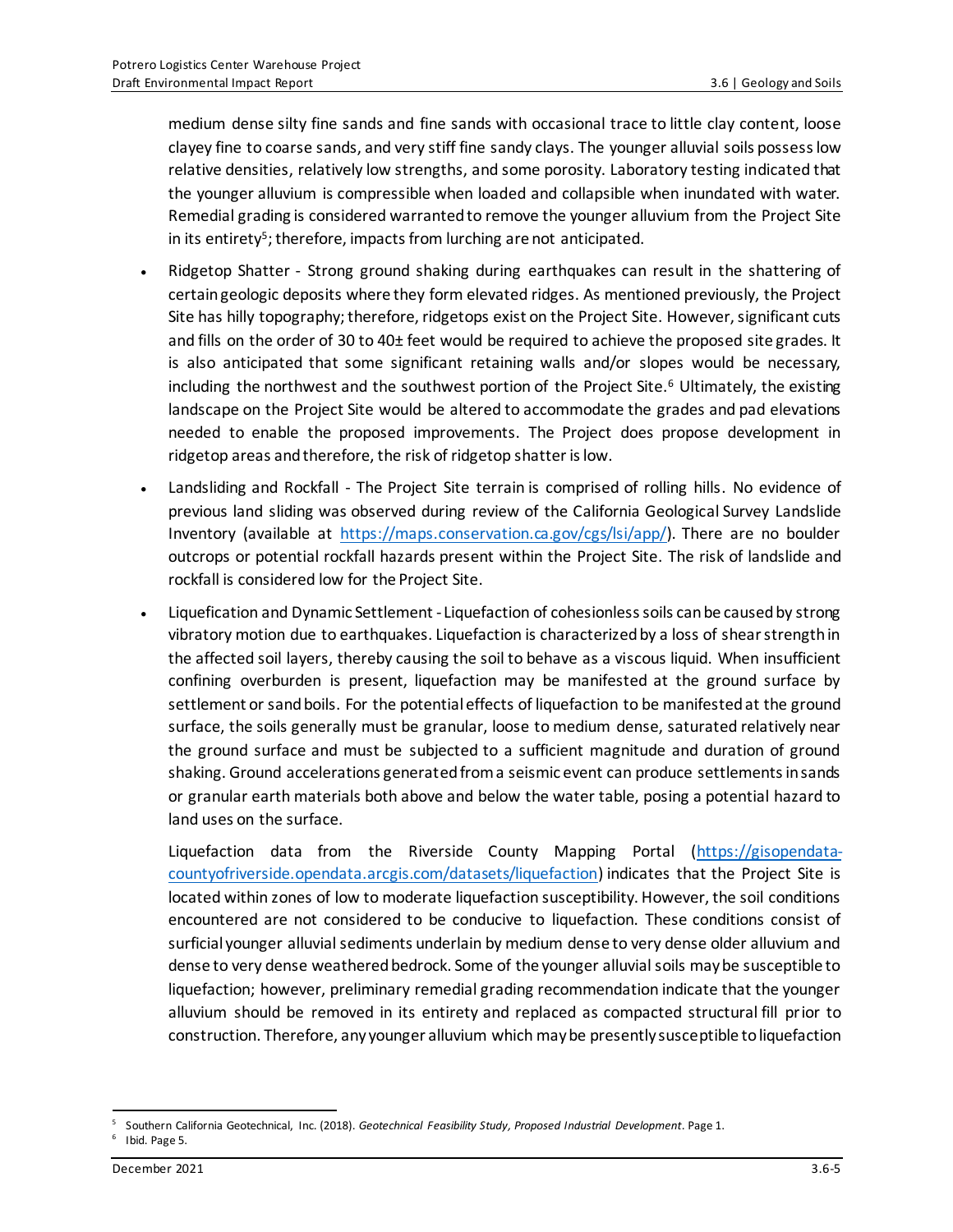will be mitigated as a part of the recommended remedial grading. Therefore, liquefaction is not considered to be a design concern for this Project.<sup>7</sup>

## **PALEONTOLOGICAL SETTING**

The Project Site is located on the western approach to the San Gorgonio Pass between the San Bernardino Mountains of the Transverse Range geologic province to the north, and the San Jacinto Mountains of the Peninsular Range geologic province to the south (Diblee 1982; Morton 1978a, 1978b, and others as cited by BCR Consulting 2018). Each of the adjacent mountain ranges are over 11,000 feet amsl and are composed of Jurassic and Cretaceous granitic rocks, which have intruded and metamorphosed older rocks. Finer local sediments range in age from late Miocene, Pliocene, Pleistocene, and Holocene (Rewis et al. 2006 as cited by BCR Consulting 2018). The near surface soils are comprised of undocumented artificial fill, surficial soils, young alluvium, older alluvium.

According to the Riverside County General Plan Multipurpose Open Space Element, Riverside County has been inventoried for geologic formations known to potentially contain paleontological resources. Lands with high, low, or undetermined potential for finding paleontological resources are mapped. According to the map, the Project Site is in an area with undetermined paleontological sensitivity. $8$ 

However, due to the presence of older Quaternary alluvium soils in the Project Site, there is a possibility of encountering significant vertebrate fossils that may be disturbed during construction. The closest vertebrate fossil locality from older Quaternary deposits is LACM 4540, situated southwest of the Project area on the northeast side of the San Jacinto Valley near the intersection of Jackrabbit Trail and Gilman Springs Road, that produced fossil specimens of horse, Equidae. <sup>9</sup>

# **3.6.2 REGULATORY SETTING**

## **FEDERAL**

## **U.S. Geological Survey (USGS) Landslide Hazard Program**

The USGS Landslide Hazard Program provides information on landslide hazards including information on current landslides, landslide reporting, real-time monitoring of landslide areas, mapping of landslides through the National Landslide Hazards Map, local landslide information, landslide education, and research.

## **STATE**

## **Alquist-Priolo Earthquake Fault Zoning Act**

The Alquist-Priolo Earthquake Fault Zoning Act (Public Resources Code [PRC] §§ 2621-2624, Division 2, Chapter 7.5) was passed in 1972 following the destructive February 9, 1971 moment magnitude (Mw) 6.6 San Fernando earthquake to mitigate the hazard of surface faulting to structures intended for human

<sup>7</sup> Southern California Geotechnical, Inc. (2018). *Geotechnical Feasibility Study, Proposed Industrial Development*. Page 13.

<sup>8</sup> Riverside County. (2015). *General Plan Chapter 5: Multipurpose Open Space Element*. Figure OS-8: Paleontological Sensitivity. Page OS-55. [https://planning.rctlma.org/Portals/14/genplan/general\\_Plan\\_2017/elements/OCT17/Ch05\\_MOSE\\_120815.pdf?ver=2017-10-11-102103-](https://planning.rctlma.org/Portals/14/genplan/general_Plan_2017/elements/OCT17/Ch05_MOSE_120815.pdf?ver=2017-10-11-102103-833) [833](https://planning.rctlma.org/Portals/14/genplan/general_Plan_2017/elements/OCT17/Ch05_MOSE_120815.pdf?ver=2017-10-11-102103-833) (accessed November 2021).

<sup>9</sup> BCR Consulting, Inc. (2019). *Cultural Resources Assessment, Appendix B: Paleontological Overview*.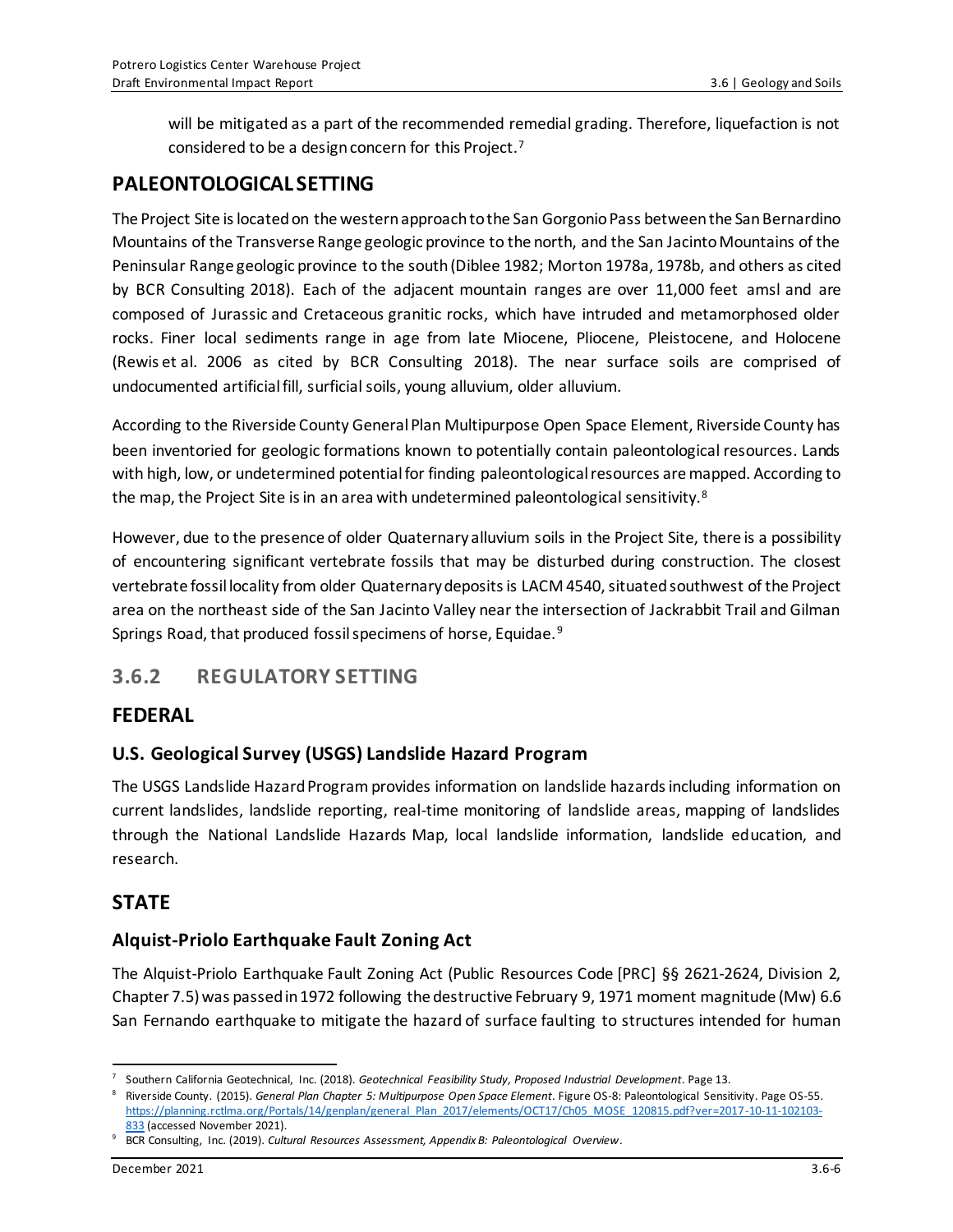occupancy. The Act's main purpose is to prohibit siting buildings used for human occupancy across traces of active faults that constitute a potential hazard to structures from surface faulting or fault creep. The Act requires the State Geologist to establish regulatory zones, known as "Earthquake Fault Zones," delineating appropriately wide earthquake fault zones to encompass potentially active and recently active traces of faults. Local agencies must regulate most development projects within these zones. Before a project can be permitted, cities and counties must require a geologic investigation to demonstrate that proposed human occupancy structures would not be constructed across active faults. An evaluation and written report of a specific site must be prepared by a licensed geologist. If an active fault is found, a structure for human occupancy cannot be placed over the trace of the fault and must be set back from the fault (typically at least 50-foot setbacks are required).<sup>10</sup>

Effective June 1, 1998, the Natural Hazards Disclosure Act requires that sellers of real property and their agents provide prospective buyers with a "Natural Hazard Disclosure Statement" when the property being sold lies within one or more state-mapped hazard areas, including Earthquake Fault Zones.

## **Seismic Hazards Mapping Act of 1990 (SHMA)**

The SHMA of 1990 (California PRC, § 2690 et seq.) directs the California Department of Conservation's California Geological Survey to identify and map areas prone to liquefaction, earthquake-induced landslides, and amplified ground shaking. The purpose of the SHMA is to minimize loss of life and property through the identification, evaluation, and mitigation of seismic hazards.

The SHMA provides a statewide seismic hazard mapping and technical advisory program to assist cities and counties in fulfilling their responsibilities for protecting the public health and safety from the effects of strong ground shaking, liquefaction, landslides, or other ground failure, and other seismic hazards caused by earthquakes. Mapping and other information generated pursuant to the SHMA is to be made available to local governments for planning and development purposes. The state requires (1) local governments to incorporate site-specific geotechnical hazard investigations and associated hazard mitigation as part of the local construction permit approval process, and (2) the agent for a property seller, or the seller if acting without an agent, to disclose to any prospective buyer if the property is located within a seismic hazard zone. The State Geologist is responsible for compiling seismic hazard zone maps. The SHMA specifies that the lead agency for a project may withhold development permits until geologic or soils investigations are conducted for specific sites and mitigation measures are incorporated into plans to reduce hazards associated with seismicity and unstable soils.

## **California Building Code**

California building standards are published in the California Code of Regulations(CCR), Title 24, also known as the California Building Standards Code (CBSC). The CBSC, which applies to all applications for building permits, consists of 11 parts that contain administrative regulations for the California Building Standards Commission and for all state agencies that implement or enforce building standards. Local agencies must ensure development complies with the CBSC guidelines. Cities and counties can adopt additional building standards beyond the CBSC. CBSC Part 2, named the California Building Code (CBC), is based upon the

<sup>&</sup>lt;sup>10</sup> California Department of Conservation. (2019). The Alquist-Priolo Earthquake Fault Zoning Act. <https://www.conservation.ca.gov/cgs/alquist-priolo> (accessed November 2021).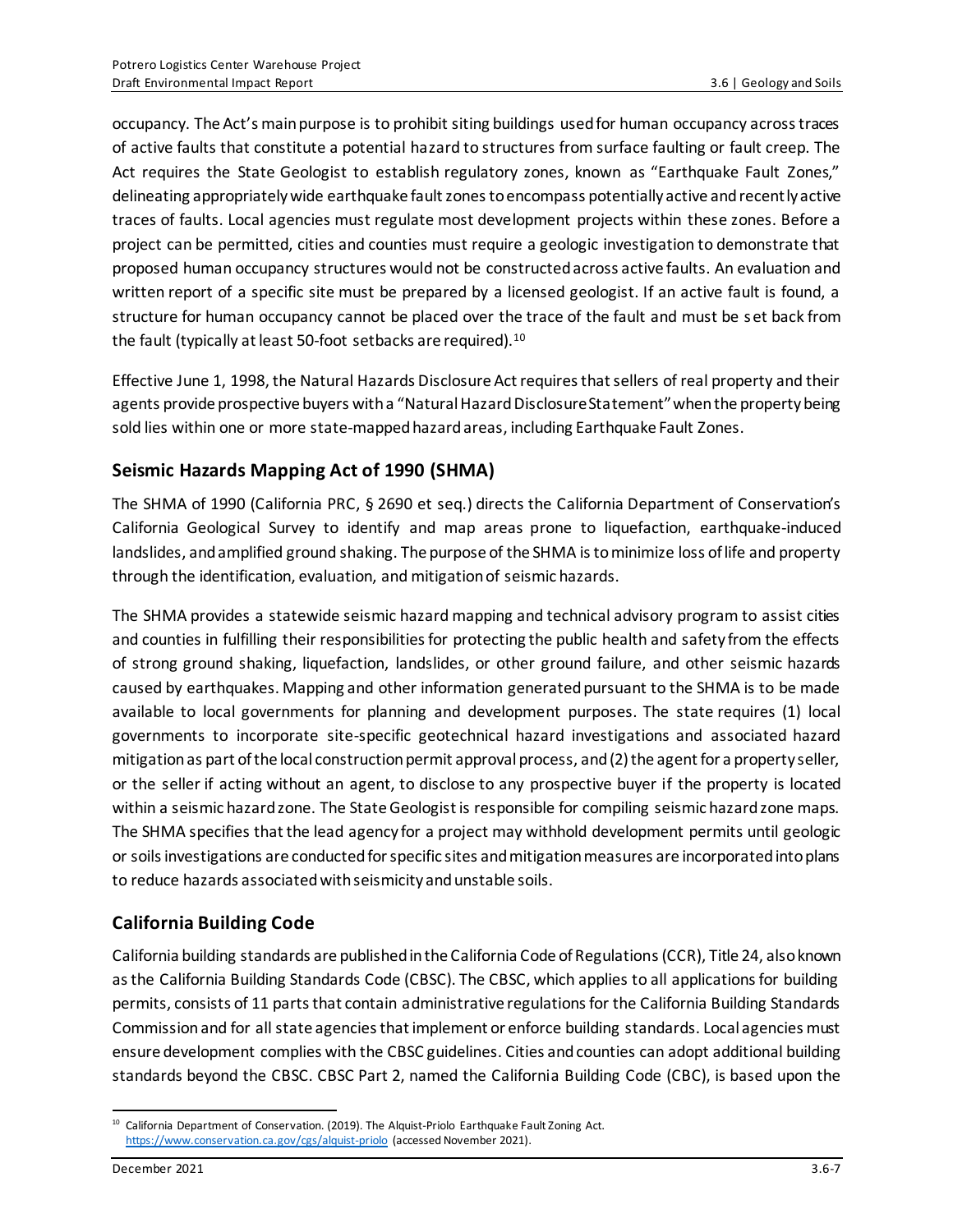2016 International Building Code (IBC). The 2016 CBSC (CCR, Title 24) went into effect on January 1, 2017. In addition, proposed building code changes are underway. Part 1, California Administrative Code, of the 2019 CBSC went into effect January 8, 2019. The remaining approved standards went into effect January 1, 2020. Significant changes to Part 1 include 1) clarifying when an addition is required to have a dedicated egress system and 2) revising project inspector certification examinee eligibility criteria to better recognize appropriate qualifying experience and/or education. For a summary of additional 2019 CBSC changes visit: [https://www.dgs.ca.gov/-/media/Divisions/DSA/Publications/other/2019-CBC-](https://www.dgs.ca.gov/-/media/Divisions/DSA/Publications/other/2019-CBC-CodeChangeSummary.ashx)[CodeChangeSummary.ashx](https://www.dgs.ca.gov/-/media/Divisions/DSA/Publications/other/2019-CBC-CodeChangeSummary.ashx). Project construction will comply with the 2016 and 2019 CBSC.

Given the State's susceptibility to seismic events, the CBC's seismic standards are among the strictest in the world. The CBC applies to all development in the State, except where stricter standards have been adopted by local agencies. CBC Chapter 16 addressesstructural design requirements governing seismically resistant construction (CBC § 1604), including (but not limited to) factors and coefficients used to establish seismic site class and seismic occupancy category for the soil/rock at the building location and the proposed building design (CBC §§ 1613.5 through 1613.7). CBC Chapter 18 includes (but is not limited to) the requirements for foundation and soil investigations (CBC § 1803); excavation, grading, and fill (CBC § 1804); allowable load-bearing values of soils (CBC § 1806); and the design of footings, foundations, and slope clearances (CBC § 1808 and 1809), retaining walls (CBC § 1807), and pier, pile, driven, and cast-inplace foundation support systems (CBC § 1810). CBC Chapter 33 includes (but is not limited to) requirements for safeguards at worksites to ensure stable excavations and cut or fill slopes (CBC § 3304).

Construction activities are subject to occupational safety standards for excavation and trenching as specified in the California OSHA regulations (Title 8 of the CCR) and in Chapter 33 of the CBC. These regulations specify the measures to be used for excavation and trench work where workers could be exposed to unstable soil conditions. The Project would be required to employ these safety measures during excavation and trenching.

### **State Earthquake Protection Law**

The State Earthquake Protection Law (California Health and Safety Code [HSC] § 19100 et seq.) requires that structures be designed to resist stresses produced by lateral forces caused by wind and earthquakes. Specific minimum seismic safety and structural design requirements are set forth in Chapter 16 of the CBC. The CBC requires a site-specific geotechnical study to address seismic issues and identifies seismic factors that must be considered in structural design. Because the Project area is not located within an Alquist–Priolo Earthquake Fault Zone, special provisions would not be required for Project development related to fault rupture.

## **REGIONAL**

### **Riverside County General Plan**

### *Multipurpose Open Space Element*

This element addresses protecting and preserving natural resources, agriculture and open space areas, managing mineral resources, preserving and enhancing cultural resources, and providing recreational opportunities for the citizens of Riverside County. Paleontological resources are the fossilized biotic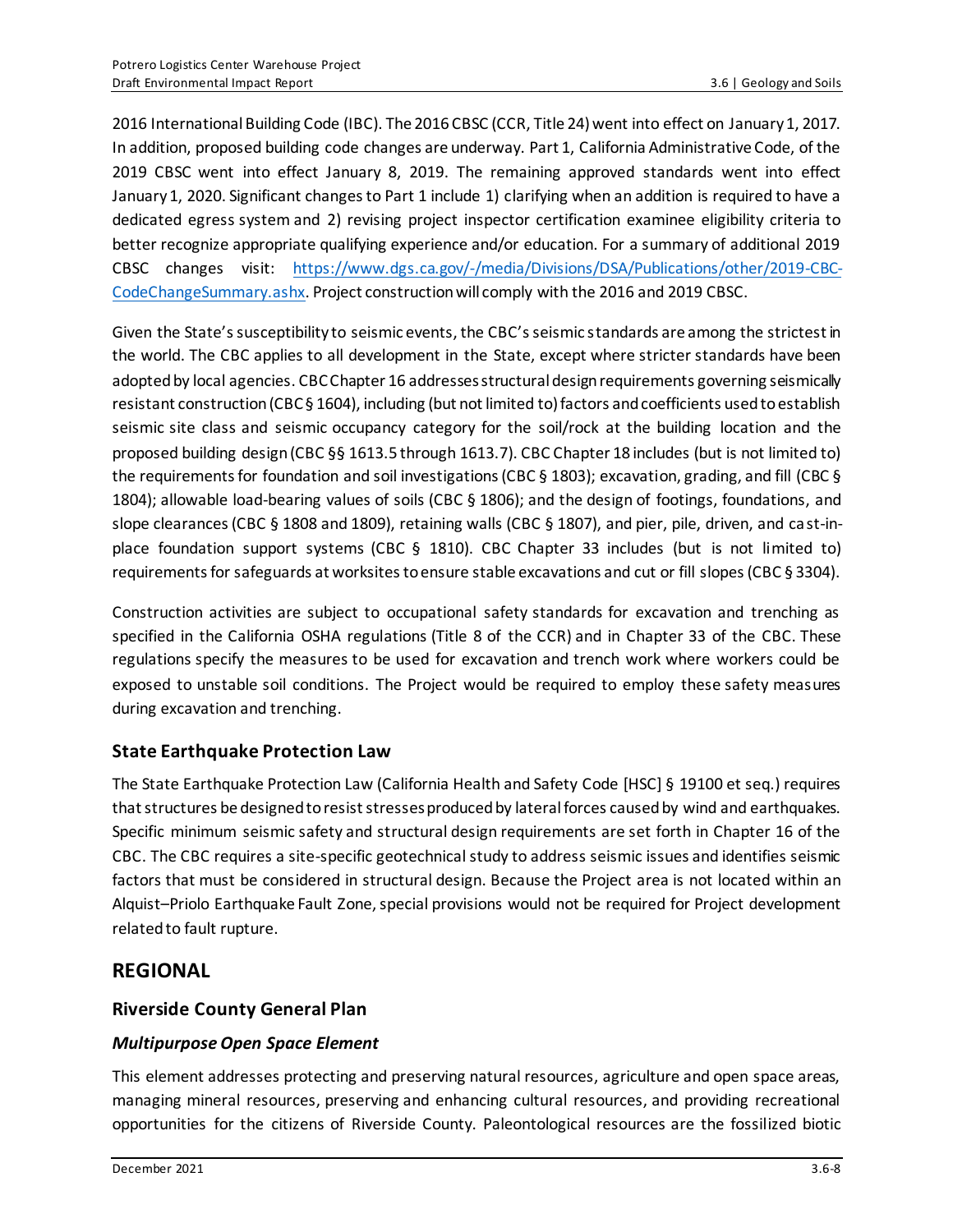remains of ancient environments. They are valued for the information they yield about the history of the earth and its past ecological settings.<sup>11</sup>

The following policies are intended to ensure that paleontological resources are appropriately considered:

- Policy OS 19.6: Whenever existing information indicates that a site proposed for development has high paleontological sensitivity as shown on Figure OS-8, a paleontological resource impact mitigation program (PRIMP) shall be filed with the County Geologist prior to site grading. The PRIMP shall specify the steps to be taken to mitigate impacts to paleontological resources.
- Policy OS 19.7: Whenever existing information indicates that a site proposed for development has low paleontological sensitivity as shown on Figure OS-8, no direct mitigation is required unless a fossil is encountered during site development. Should a fossil be encountered, the County Geologist shall be notified, and a paleontologist shall be retained by the project proponent. The paleontologist shall document the extent and potential significance of the paleontological resources on the site and establish appropriate mitigation measures for further site development.
- Policy OS 19.8: Whenever existing information indicates that a site proposed for development has undetermined paleontological sensitivity as shown on Figure OS-8, a report shall be filed with the County Geologist documenting the extent and potential significance of the paleontological resources on-site and identifying mitigation measures for the fossil and for impacts to significant paleontological resources prior to approval of that department.
- Policy OS 19.9: Whenever paleontological resources are found, the County Geologist shall direct them to a facility within Riverside County for their curation, including the Western Science Center in the City of Hemet.

#### *Safety Element*

The Safety Element serves the following functions:

- Develops a framework by which safety considerations are introduced into the land use planning process;
- Facilitates the identification and mitigation of hazards for new development, and thus strengthens existing codes, project review, and permitting processes;
- Presents policies directed at identifying and reducing hazards in existing development; and
- Strengthens earthquake, flood, inundation, and wildland fire preparedness planning and postdisaster reconstruction policies.
- Policy S 2.2: Require geological and geotechnical investigations in areas with potential for earthquakeinduced liquefaction, landsliding or settlement, for any building proposed for human

<sup>11</sup> Riverside County (2015). *Riverside County General Plan, Multipurpose Open Space Element*. Accessible a[t https://planning.rctlma.org/Zoning-](https://planning.rctlma.org/Zoning-Information/General-Plan)[Information/General-Plan.](https://planning.rctlma.org/Zoning-Information/General-Plan)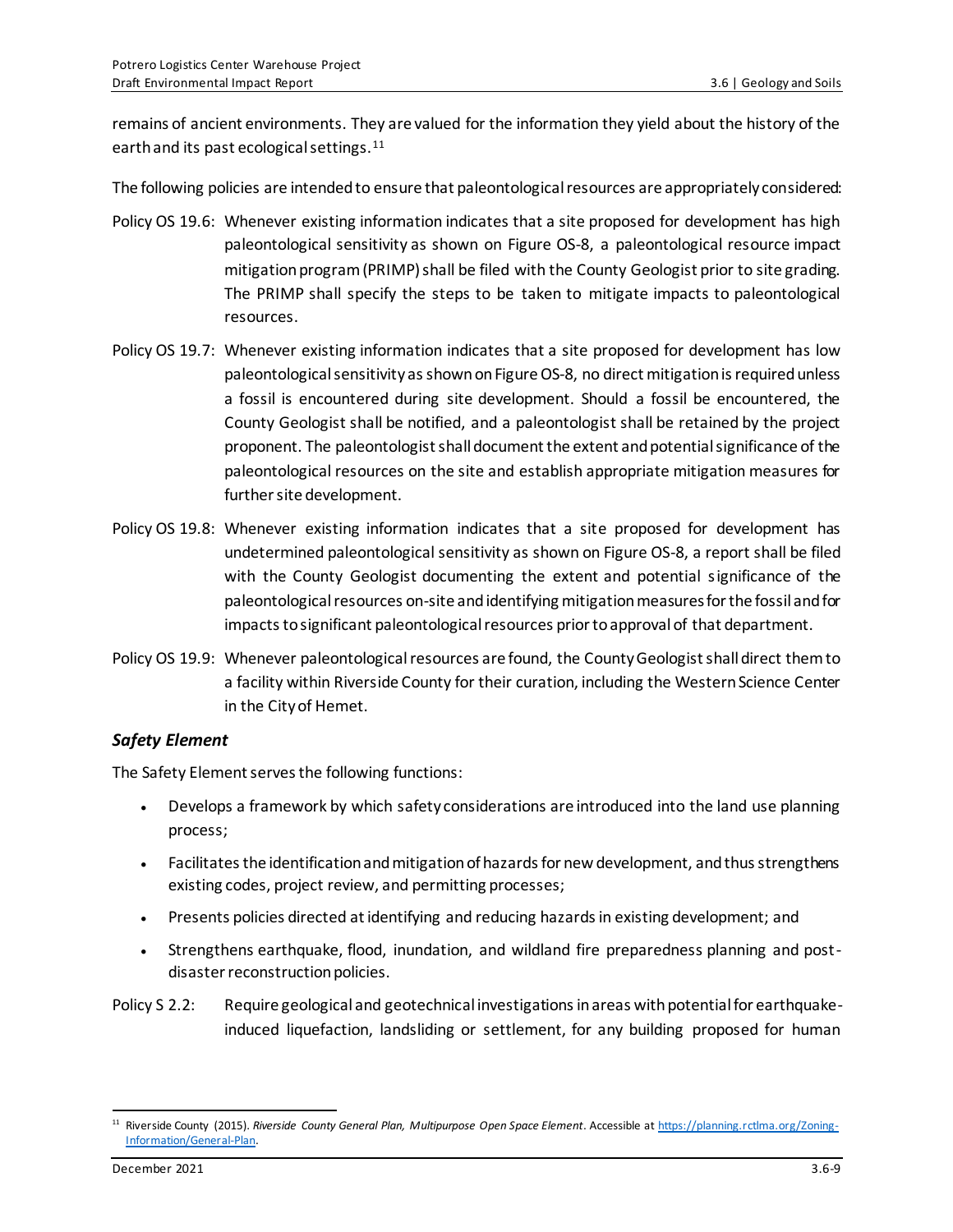occupancy and any structure whose damage would cause harm, except for accessory buildings. (AI 81).

- Policy S 2.3: Require that a state-licensed professional investigate the potential for liquefaction in areas designated as underlain by "Susceptible Sediments" and "Shallow Ground Water" for all general construction projects, except for accessory buildings (Figure S-3).
- Policy S 2.5: Require that engineered slopes be designed to resist seismically-induced failure. For lowerrisk projects, slope design could be based on pseudo-static stability analyses using soil engineering parameters that are established on a site-specific basis. For higher-risk projects, the stability analyses should factor in the intensity of expected ground shaking, using a Newmark-type deformation analysis.
- Policy S 2.6: Require that cut and fill transition lots be over-excavated to mitigate the potential of seismically-induced differential settlement.
- Policy S 2.7: Require a 100% maximum variation of fill depths beneath structures to mitigate the potential of seismically-induced differential settlement.
- Policy S 3.1: Require the following in landslide potential hazard management zones, or when deemed necessary by the California Environmental Quality Act: (AI 104)

Preliminary geotechnical and geologic investigations.

Evaluations of site stability, including any possible impact on adjacent properties, before final project design is approved.

Consultant reports, investigations, and design recommendations required for grading permits, building permits, and subdivision applications be prepared by state-licensed professionals.

- Policy S 3.3: Before issuance of building permits, require certification regarding the stability of the site against adverse effects of rain, earthquakes, and subsidence.
- Policy S 3.4: Require adequate mitigation of potential impacts from erosion, slope instability, or other hazardous slope conditions, or from loss of aesthetic resources for development occurring on slope and hillside areas.
- Policy S 3.5: During permit review, identify and encourage mitigation of on-site and off-site slope instability, debris flow, and erosion hazards on lots undergoing substantial improvements.
- Policy S 3.6: Require grading plans, environmental assessments, engineering and geologic technical reports, irrigation and landscaping plans, including ecological restoration and revegetation plans, as appropriate, in order to assure the adequate demonstration of a project's ability to mitigate the potential impacts of slope and erosion hazards and loss of native vegetation.
- Policy S 3.8: Require geotechnical studies within documented subsidence zones, as well as zones that may be susceptible to subsidence, as identified in Figure S-7 and the Technical Background Report, prior to the issuance of development permits. Within the documented subsidence zones of the Coachella, San Jacinto, and Elsinore valleys, the studies must address the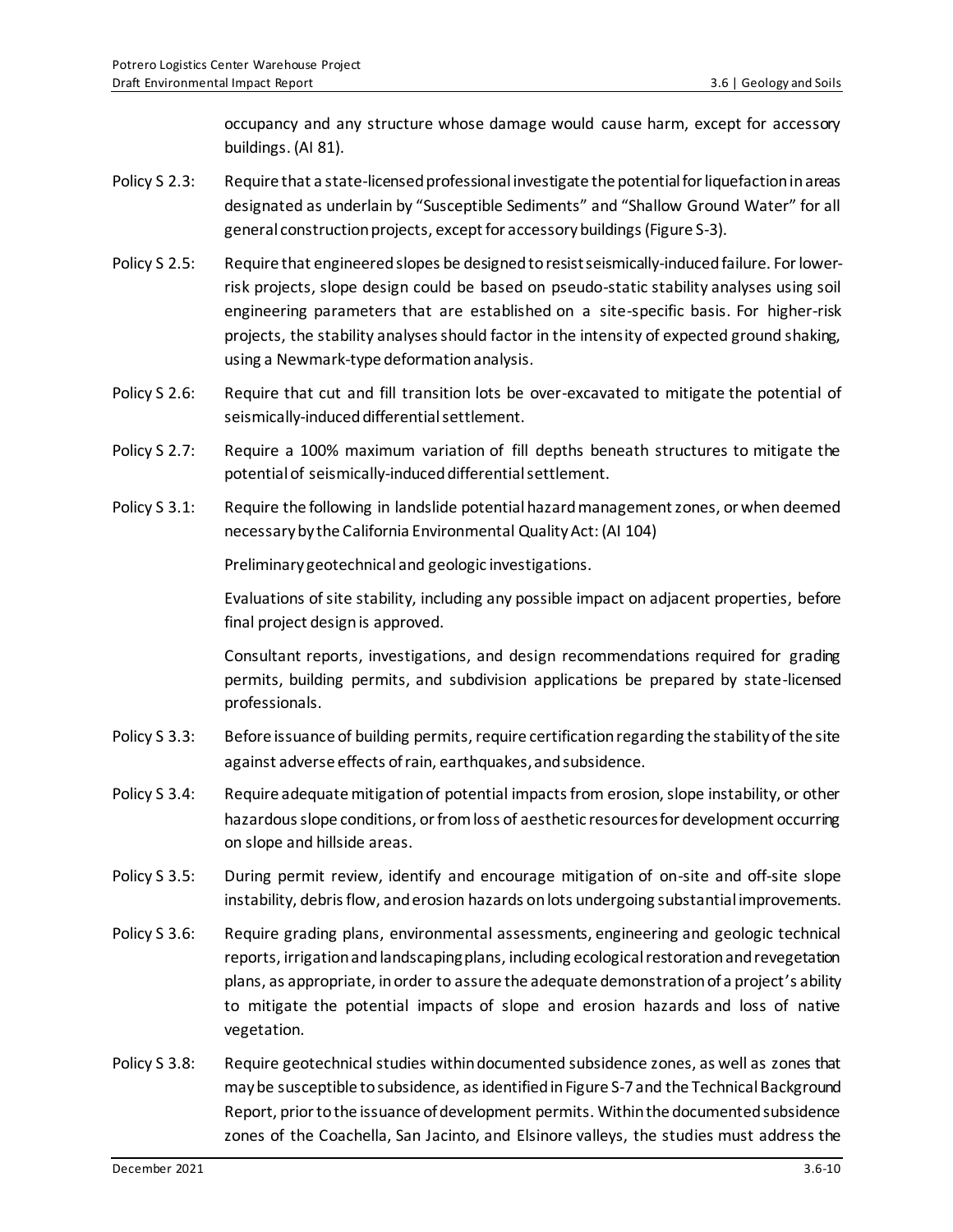potential for reactivation of these zones, consider the potential impact on the project, and provide adequate and acceptable mitigation measures.

Policy S 3.13: Require buildings to be designed to resist wind loads.

# **LOCAL**

### **City of Beaumont General Plan**

### *Safety Element*

The Safety Element establishes goals and policies to maintain and improve the safety of the City's residents. This Element complies with the State requirements for a Safety Element. The Project's consistency with these goals and policies is discussed in *Table 3.10-3: Beaumont General Plan Consistency Analysis* of this EIR. The following goals and policies are applicable to geologic resources:

### **Goal 9.7: A City that protects safety of human life, land, and property from the effects of earthquakes and geotechnical hazards.**

Policy 9.7.1: As new versions of the California Building Code (CCR Title 24, published triennially) are released, adopt and enforce the most recent codes that contain the most recent seismic requirements for structural design of new development and redevelopment to minimize damage from earthquakes and other geologic activity.

### **City of Beaumont Municipal Code**

#### *Beaumont Municipal Code Title 15*

The City of Beaumont adopted the Building and Construction Codes in Title 15, Chapter 15.04. These codes regulate the erection, construction, enlargement, alteration, repair, moving, removal, demolition, conversion, occupancy, equipment, use, height, area and maintenance of all buildings and/or structures in the City. Building permits are required and may be issued, as stated above, for projects that conform to the CBC.

## **3.6.3 STANDARDS OF SIGNIFICANCE**

Appendix G of the State CEQA Guidelines contains the Environmental Checklist Form, which includes questions related to geologic and soil resources. The questions presented in the Environmental Checklist Form have been utilized as significance thresholds in this section. Accordingly, the Project may create a significant environmental impact if one or more of the following occurs:

- a) Directlyor indirectly cause potential substantial adverse effects, including the risk of loss, injury, or death involving:
	- i. Rupture of a known earthquake fault, as delineated on the most recent Alquist-Priolo Earthquake Fault Zoning Map issued by the State Geologist for the area or based on other substantial evidence of a known fault? Refer to Division of Mines and Geology Special Publication 42.
	- ii. Strong seismic ground shaking?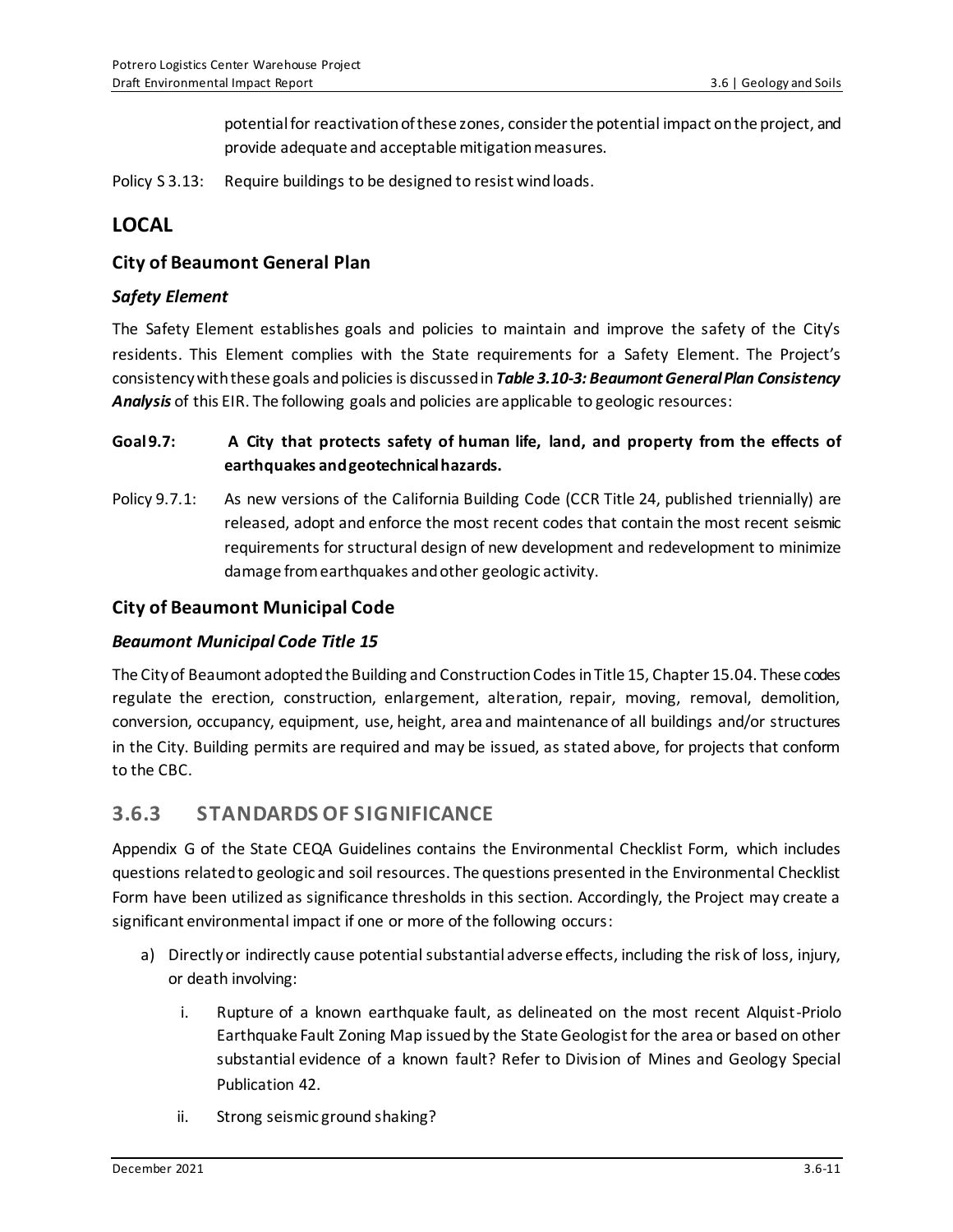- iii. Seismic-related ground failure, including liquefaction?
- iv. Landslides?
- b) Result in substantial soil erosion or the loss of topsoil?
- c) Be located on a geologic unit or soil that is unstable, or that would become unstable as a result of the project, and potentially result in on- or off-site landslide, lateral spreading, subsidence, liquefaction or collapse?
- d) Be located on expansive soil, as defined in Table 18-1-B of the Uniform Building Code (1994), creating substantial direct or indirect risks to life or property?
- e) Have soils incapable of adequately supporting the use of septic tanks or alternative waste water disposal systems where sewers are not available for the disposal of waste water?
- f) Directly or indirectly destroy a unique paleontological resource or site or unique geologic feature?

## **PROJECT DESIGN FEATURES**

As summarized in *Section 2.0, Project Description*, the Project includes components that are referred to as Project Design Features.

The Project Design Features related to geology and soils are:

• Project construction would re-use on-site soils, where applicable, as fill during grading provided that they are free of organic matter to the satisfaction of the geotechnical engineer.

### **3.6.4 PROJECT IMPACTS AND MITIGATION MEASURES**

- *Impact 3.6-1: Would the Project directly or indirectly cause potential substantial adverse effects, including the risk of loss, injury, or death involving:*
	- *i. Rupture of a known earthquake fault, as delineated on the most recent Alquist-Priolo Earthquake Fault Zoning Map issued by the State Geologist for the area or based on other substantial evidence of a known fault? Refer to Division of Mines and Geology Special Publication 42.*

*Level of Significance: Less than Significant Impact with Mitigation Incorporated*

### **CONSTRUCTION**

None of the Project components are in proximity to any known active earthquake fault as delineated on the most recent Alquist-Priolo Earthquake Fault Zoning Map. Nor is the Project Site within a Riverside County Fault Hazard Zone. However, the Project Site is within a seismically active region in southern California. The closest mapped active fault, the San Jacinto Fault, is located approximately five miles southwest of the Project Site. Other known regionally active faults that could affect the Project Site include Cucamonga, Elsinore-Glen Ivy, Puente Hills Thrust, San Andreas, San Jose, and Whittier faults. Due to the proximity of the Project Site to the San Jacinto Fault and other faults, seismic shaking could impact the Project Site within the design life of the proposed development.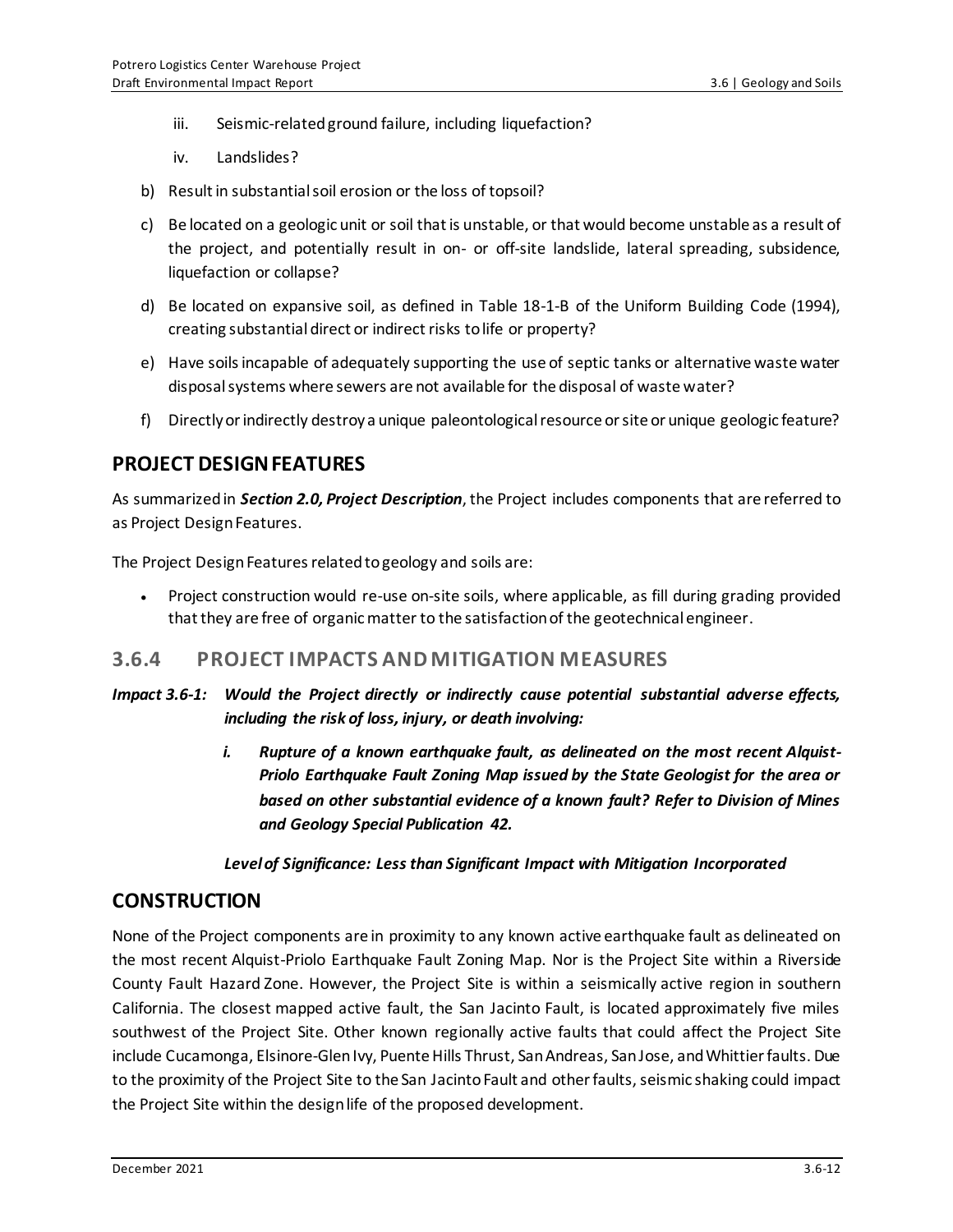It should be noted that some of the parcels located within one-half mile east of the Project Site are located within a Riverside County Fault Zone. Additionally, based on knowledge of other projects near this Project Site, evidence of inactive faults was observed within the San Timoteo formation bedrock materials on other properties located one-half to one mile west of the Project Site. Although there is a mapped fault zone to the east of the Project Site, and some evidence of faulting west of the site, there are no mapped fault zoned within the Project Site, and therefore it is not anticipated that any active faults are present.

Construction of the Project, and associated building materials and landscape features, would be in accordance with applicable City and County general plan goals and policies; City municipal codes; and State/Federal regulations pertaining to earthquake-resistant structures. Nonetheless, during future subsurface exploration as part of the future geotechnical evaluation, trenches (including trenches perpendicular to known fault strike directions)should be dug to determine if unknown faults are present. Mitigation Measure (MM) GEO-1 includes a requirement that would include recommendations to determine if an existing unknown fault is present. Implementation of this measure would reduce this impact to less than significant and further mitigation for this geologic hazard would not be required.

# **OPERATIONS**

As previously discussed, the Project is not located near any known active fault lines. All Project operations and Project components would adhere to all applicable City regulations and engineering standards and specifications. Further implementation of MM-GEO-1, would reduce impacts in this regard to less than significant because the Project design would follow-Project specific design recommendation based on soil conditions at the Warehouse Site.

#### *Mitigation Measures*

- **MM-GEO-1:** The Project applicant shall prepare and submit a final geotechnical engineering report produced by a California Registered Civil Engineer or Geotechnical Engineer for City of Beaumont Public Works review and approval. The report shall address and make recommendations on the following:
	- a) Potential presence of unknown faults and fault rupture to occur (including digging trenches perpendicular to known off-site fault strike directions);
	- b) Requirements for volumes and areas of needed over-excavation of unsuitable soils;
	- c) Requirements for mixing and re-compaction of soils to account for liquefaction and expansion potential;
	- d) Benching of sidewalls during fill placement to reduce the inclination of the native fill contact to 3:1 (horizontal: vertical) or flatter.
	- e) Special problems discovered on-site, (i.e*.*, groundwater, expansive/unstable soils, etc.)

Once approved by the City of Beaumont Public Works, two copies of the final report shall be provided to the City of Beaumont Public Works for its use. It is the responsibility of the Project applicant to provide for engineering inspection and certification that earthwork has been performed in conformity with recommendations contained in the report.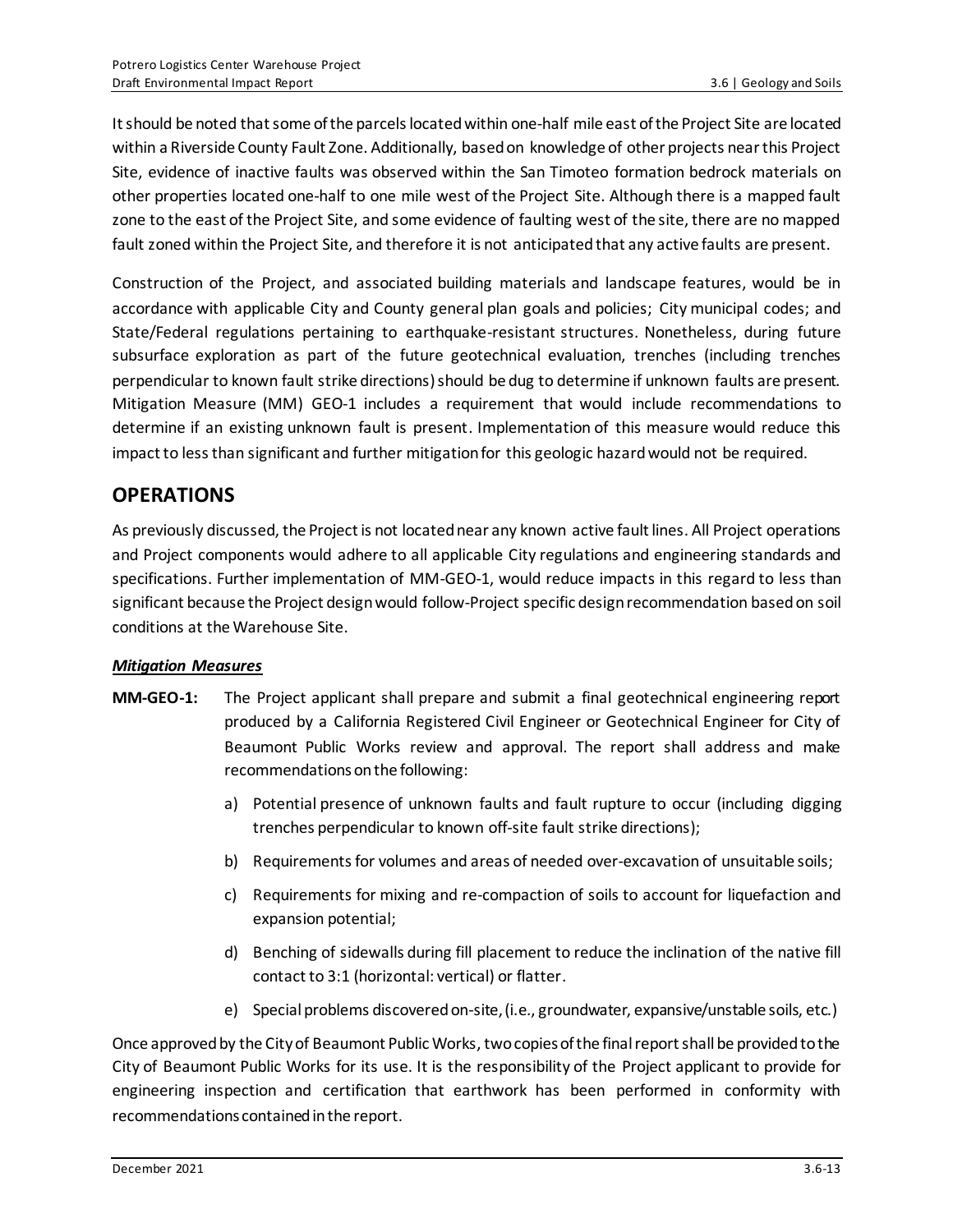### *Impact 3.6-2: Would the Project directly or indirectly cause potential substantial adverse effects, including the risk of loss, injury, or death involving:*

*ii. Strong seismic ground shaking?*

#### *Level of Significance: Less than Significant Impact with Mitigation Incorporated*

Intensity of ground shaking at a given location depends primarily upon earthquake magnitude, site distance from the source, and site response (soil type) characteristics. The site-specific seismic coefficients based on the 2016 CBC are provided in *Table 3.6-1: Site-Specific Seismic Coefficients* below.

| apic sid in site specific sensitive coefficities                                                                                                                              |               |
|-------------------------------------------------------------------------------------------------------------------------------------------------------------------------------|---------------|
| <b>CBC Categorization/Coefficient Heading</b>                                                                                                                                 | Value $(g^*)$ |
| Spectral Response Acceleration at 0.2s Period, S <sub>s</sub>                                                                                                                 | 1.649         |
| Mapped Spectral Response Acceleration at 1s Period, S1                                                                                                                        | 0.717         |
| Short Period Site Coefficient at 0.2s Period, F <sub>a</sub>                                                                                                                  | 1.0           |
| Long Period Site Coefficient at 1s Period, F <sub>v</sub>                                                                                                                     | 1.5           |
| Adjusted Spectral Response Acceleration at 0.2s Period, S <sub>MS</sub>                                                                                                       | 1.649         |
| Adjusted Spectral Response Acceleration at 1s Period, S <sub>M1</sub>                                                                                                         | 0.932         |
| Design Spectral Response Acceleration at 0.2s Period, S <sub>ps</sub>                                                                                                         | 1.099         |
| Design Spectral Response Acceleration at 1s Period, S <sub>D1</sub>                                                                                                           | 0.622         |
| Notes:<br>* g - Gravity acceleration<br>1) Site Longitude (decimal degrees): - 117.01877672<br>2) Site Latitude (decimal degrees): 33.93101084<br>3) Site Class Definition: C |               |
| Source: 2016 CBC Site-Specific Seismic Design Parameters. Using OSHPD Seismic Design Maps.<br>Accessible at https://seismicmaps.org/.                                         |               |

**Table 3.6-1: Site-Specific Seismic Coefficients**

The Project is not located within an Alquist-Priolo Earthquake Fault Zone. The Project is in the southern California region, which is prone to strong seismic ground shaking, hence there is a possibility that the Project Site could experience shaking from seismic activity. All Project components would be constructed to current Uniform Building Code standards and would be designed in conformance with all applicable standards to resist the harmful effect of strong seismic ground shaking and to reduce the potential for damage resulting from seismic-related events include ground shaking, ground failure, and ground displacement. Strong levels of seismic ground shaking can cause damage, particularly to older and/or poorly constructed buildings. Construction of the Project would be required to conform to the seismic design parameters of the CBC that is current at the time of construction, as adopted by the City. As required by law, the City must review all Project plans for grading, foundation, structural, infrastructure, and all other relevant construction permits relative to the *Geotechnical Feasibility Study* and Code requirements. Compliance with the requirements of the Uniform Building Code and existing laws and regulations would reduce potential impacts related to strong seismic ground shaking to a less than significant level. This would be accomplished by requiring that all new construction be reviewed to ensure that the most current seismic design parameters are incorporated into Project design and construction.

To reduce impacts, compliance with MM GEO-1 would require a qualified geologist and geotechnical engineer to implement the recommendations from the *Geotechnical Feasibility Study,* and to incorporate measures such as site stripping; over-excavation of unsuitable soils; compaction of soils; and benching of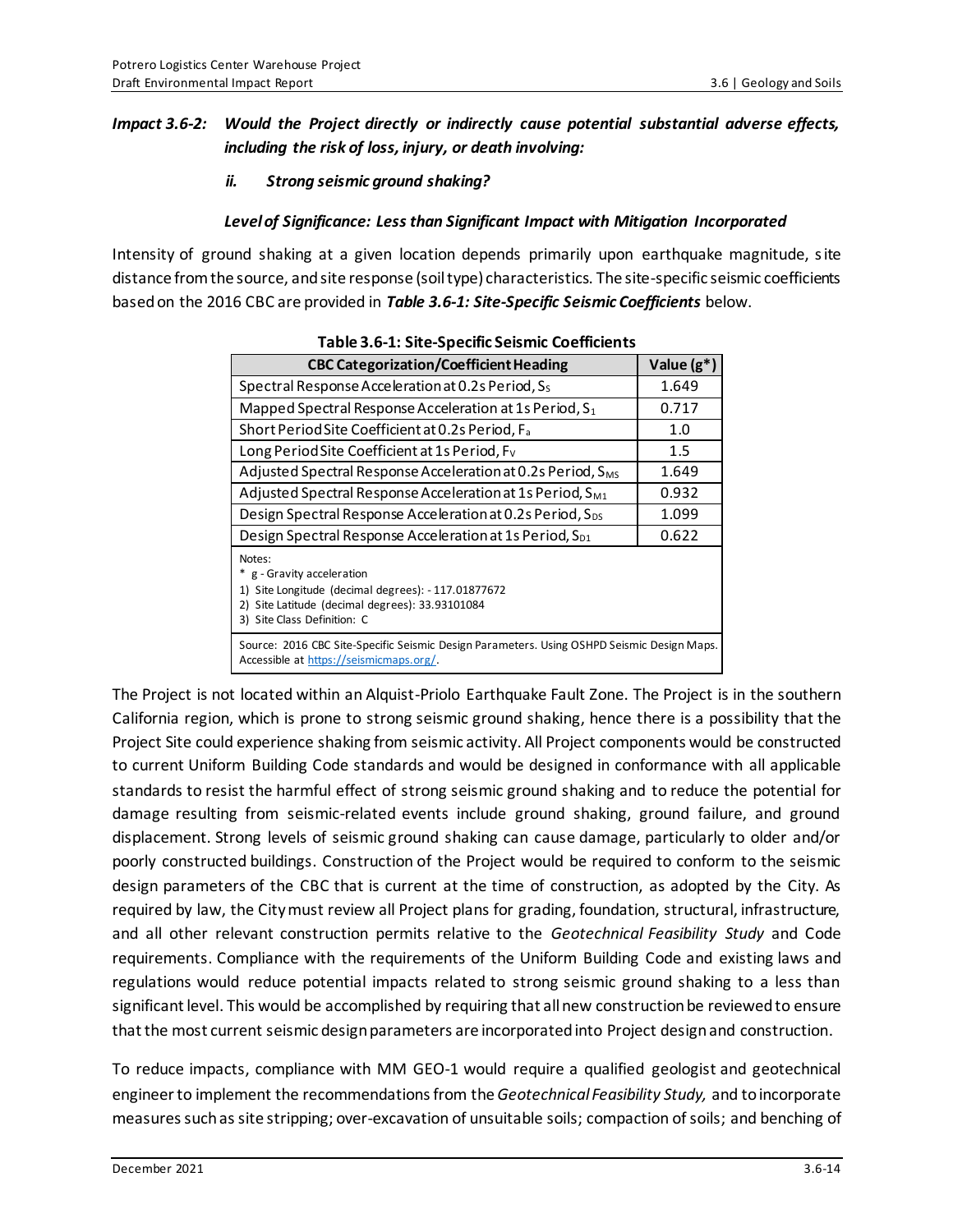sidewalls during fill placement to reduce the inclination of the native fill contact to 3:1 (horizontal: vertical) or flatter, as may be determined appropriate for the Project site. This mitigation measure would ensure the impacts for seismic ground shaking on Project operation would be reduced to less than significant.

#### *Mitigation Measures*

See MM-GEO-1.

### *Impact 3.6-3: Would the Project directly or indirectly cause potential substantial adverse effects, including the risk of loss, injury, or death involving:*

*iii. Seismic-related ground failure, including liquefaction?*

#### *Level of Significance: Less than Significant Impact with Mitigation Incorporated*

The site is located within a mapped zone of low to moderate liquefaction susceptibility. Liquefaction is the loss of strength in generally cohesionless, saturated soils when the pore-water pressure induced in the soil by a seismic event becomes equal to or exceeds the overburden pressure. The primary factors which influence the potential for liquefaction include groundwater table elevation, soil type and plasticity characteristics, relative density of the soil, initial confining pressure, and intensity and duration of ground shaking. The depth within which the occurrence of liquefaction may impact surface improvements is generally identified as the upper 50 feet below the existing ground surface. Liquefaction potential is greater in saturated, loose, poorly graded fine sands with a mean grain size in the range of 0.075 to 0.2 millimeter. Non-sensitive clayey (cohesive) soils which possess a plasticity index of at least 18 are generally not considered to be susceptible to liquefaction, nor are those soils which are above the historic static groundwater table.<sup>12</sup>

The site is generally underlain by older alluvium and dense to very dense bedrock materials. However, there are some areas revealed by boring locations in which younger surficial alluvial sediments are present and are underlain by medium-dense to very-dense older alluvium and dense to very-dense weathered bedrock. In their existing condition, some of the younger alluvial soils may be susceptible to liquefaction. Based on the recommended remedial grading recommendations and the requirements of MM-GEO-1 and MM-GEO-2, the loose, younger alluvial sediments that may be susceptible to liquefaction would be removed and replaced as compacted structural fill. This would reduce potential impacts from liquefaction to less than significant.

## **CONSTRUCTION**

Loose granular soils below a near-surface groundwater table are most susceptible to liquefaction, while the stability of most clayey material is not adversely affected by vibratory motion. The Project Site contains surficial younger alluvial sediments underlain by medium-dense to very-dense older alluvium and dense to very-dense weathered bedrock. In their existing condition, some of the younger alluvial soils may be susceptible to liquefaction. In order to reduce the potential for excessive differential settlement and liquefaction due to the differing conditions provided by the native soils, notably the younger alluvium, soils would require overexcavation and recompaction of fill soils. These would underlie the building pads

<sup>12</sup> Southern California Geotechnical, Inc. (2018). *Geotechnical Feasibility Study, Proposed Industrial Development*. Page 13.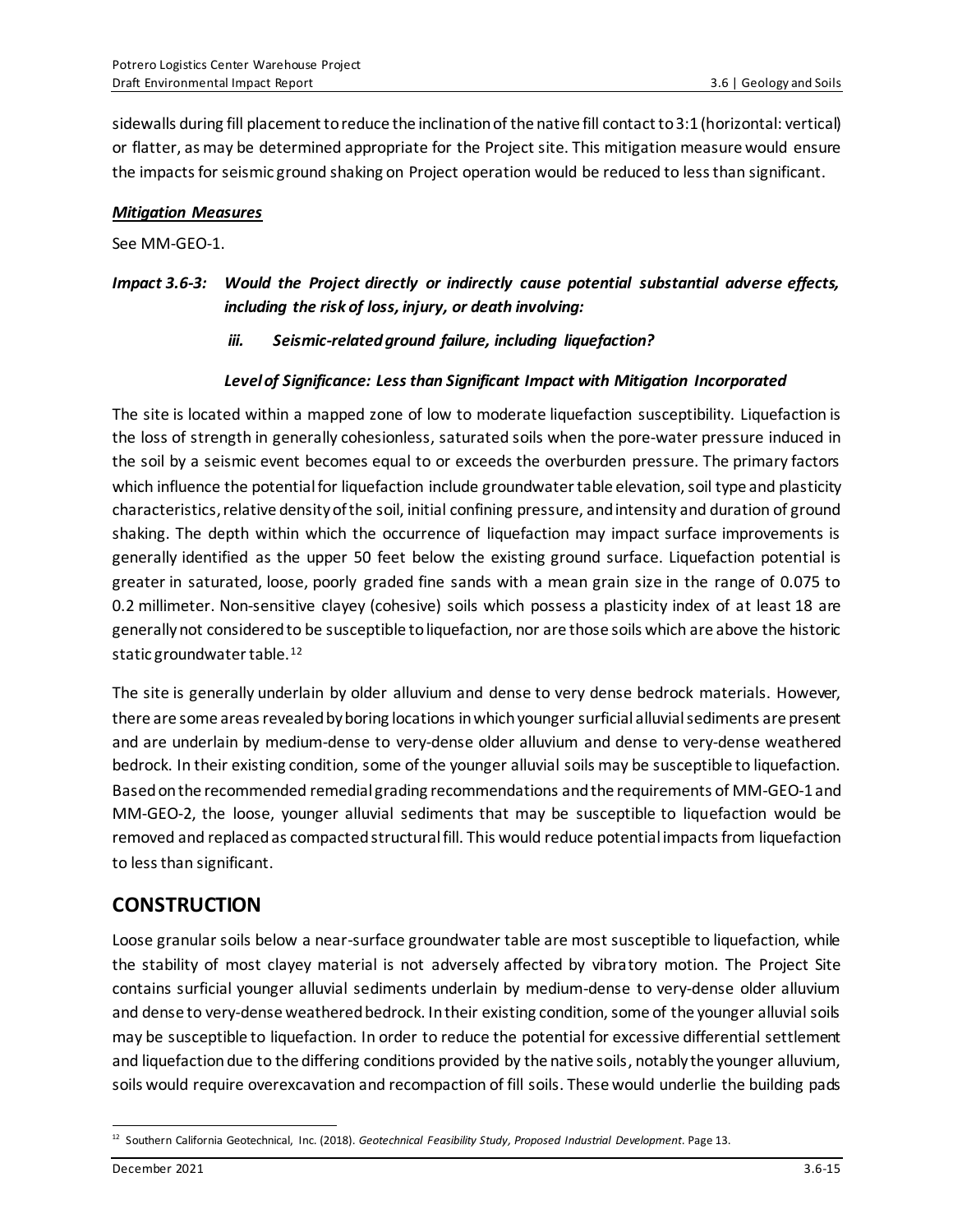in accordance with the subsequent final geotechnical engineering report that will be prepared for the Project. The depth of overexcavation in the cut portions of the building pad area would be dependent upon the depths of the fill and the steepness of the cut/fill transition.

As part of the final geotechnical engineering report, and based on the evaluation of constituents of the overexcavated and exposed soils, the geotechnical engineer would verify the suitability to serve as the structural fill subgrade, suitability to support the foundation loads of the proposed new structure, and any importation, mixing, and compaction of soils that would be needed. The evaluation of the soils would follow standard methods to determine what specific grading procedures would need to be undertaken. Methods could include proof-rolling with a heavy rubber-tired vehicle and probing to identify any soft, loose, or otherwise unstable soils that must be removed, and measurements of exposed materials at the base of overexcavations to ensure a minimum relative compaction of 85 percent of the maximum dry density as determined by American Society for Testing and Materials (ASTM) D-1557 maximum dry density. If there are localized areas of loose, porous, or low-density soils encountered at the bottom of the overexcavation, deeper excavation may be required. The exposed subgrade soils should then be scarified to a depth of 12 inches, moisture conditioned to two to four percent above optimum moisture content, and recompacted, or as determined necessary by the geotechnical engineer. 13

MM GEO-2 has been included to reduce these potential impacts to less than significant. MM GEO-2 requires that the younger alluvium would be removed in its entirety and replaced or mixed and recompacted as compacted structural fill prior to construction. This would reduce potential impacts associated with liquefaction of any younger alluvium which may present. Implementation of MM-GEO-2 would reduce impacts associated with liquefaction to less than significant.

## **OPERATIONS**

Overall, Project development could result in potential impacts to persons and structures involving liquefaction. There is a possibility of strong seismic ground shaking in the Project area due to the nature of the geographic region of southern California and its seismic activity. The industrial structure would be susceptible to ground shaking and liquefaction effects. To further reduce potential impacts due to liquefaction, compliance with MM GEO-1 and MM GEO-2 would be required. Mitigation would include any necessary recommendations for soils remediation and/or foundation systems necessary to reduce seismic-related hazards, such as liquefaction, to a less than significant level. Compliance with the then current CBSC and MM GEO-2, would ensure that persons and structures associated with the Project would not be exposed to potential seismic-related liquefaction. Impacts would be less than significant with mitigation.

#### *Mitigation Measures*

**MM GEO-2** The final geotechnical engineering report shall identify the younger alluvial soils within the development areas and prepare a plan for removal/excavation as needed and to the satisfaction of the City of Beaumont Public Works Department prior to issuance of the first grading permit*.* The material may be remixed and compacted or exported and fully replaced to reduce the potential for excessive settlement of the proposed improvements

<sup>13</sup> Southern California Geotechnical, Inc. (2018). *Geotechnical Feasibility Study, Proposed Industrial Development*. Pages 17-18.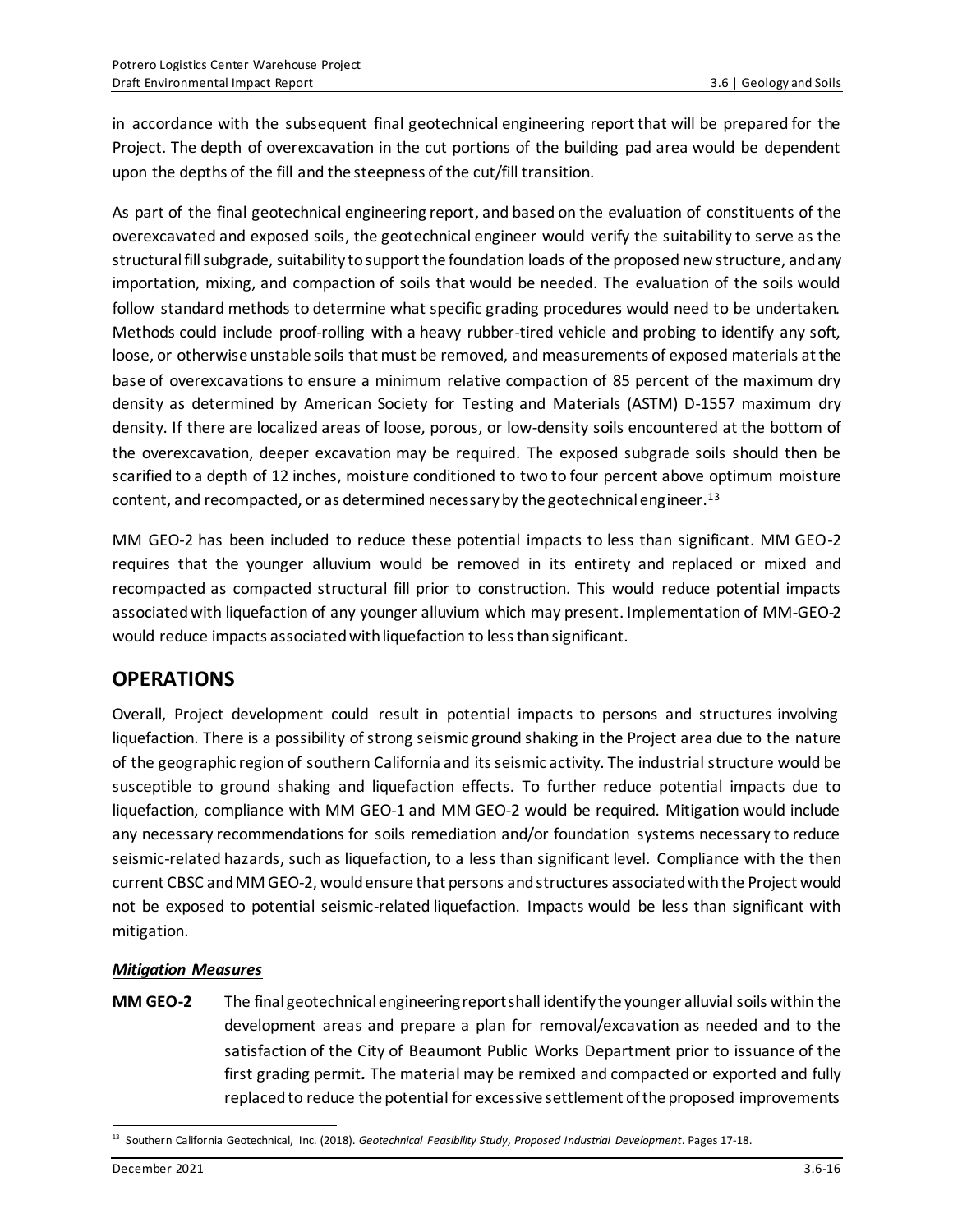based on the findings of the final geotechnical engineering report. All removals shall extend to a depth of firm, competent older alluvium deposits or weathered bedrock/formational soils. The younger alluvium soils should be removed in their entirety to expose suitable older alluvial soils or weathered bedrock/materials. The actual depth of removals shall be determined during grading by the geotechnical engineer to the satisfaction of the City of Beaumont Public Works Department.

*Impact 3.6-4 Would the Project directly or indirectly cause potential substantial adverse effects, including the risk of loss injury, or death involving:*

#### *iv. Landslides?*

#### *Level of Significance: Less than Significant Impact with Mitigation Incorporated*

## **CONSTRUCTION**

The Project Site terrain is comprised of rolling hills, and no boulder outcrops or potential rockfall hazards are present within the Project Site. No evidence of on-site landslides/debris flow was documented on the California Geologic Survey Landslide inventory. The risk of land sliding and rockfall is considered low for the Project Site as the area is not suspect for having landslide hazards due to the moderate sloping conditions. While the Project Site does not contain any steep slopes, grading needed to create building pad elevations, however, could require relatively steep cut/fill contacts in the southwest-draining canyon. MM GEO-3 would require that areas with steep cut/fill contacts would require benching of the sidewalls during fill placement. The horizontal extent of the benching is anticipated to be sufficient to reduce the inclination of the native fill contact to 3h:1v or flatter. While not anticipated to be needed outside the areas of the proposed building foundation influence zones, depending on the outcome of the geotechnical report, benching may be required outside these areas. With the implementation of MM GEO-3, impacts from natural landslides and confined movements of materials during earthmoving activities would be less than significant.

## **OPERATIONS**

Due to the active seismicity of the region, the industrial development would conform to the then current CBSC standards as well as any applicable building code regulations from the City of Beaumont. Overall, Project developments could expose persons and structures to potential substantive adverse effects involving strong seismic ground shaking, seismic-related ground failure (liquefaction/lateral spreading), and seismically-induced landslides. Landslides due to unstable slopes are not anticipated on the Project Site, given the lack of steep slopes, the location of the construction improvements on the site, and the Project's location. In addition, all manufactured slopes would be no steeper than 2:1 and would be seismically engineered for stability and revegetated or covered with other erosion control measures, further reducing this potential.

Therefore, implementation of MM GEO-1, MM GEO-2, and MM GEO-3 would reduce potential impacts from landslides to less than significant.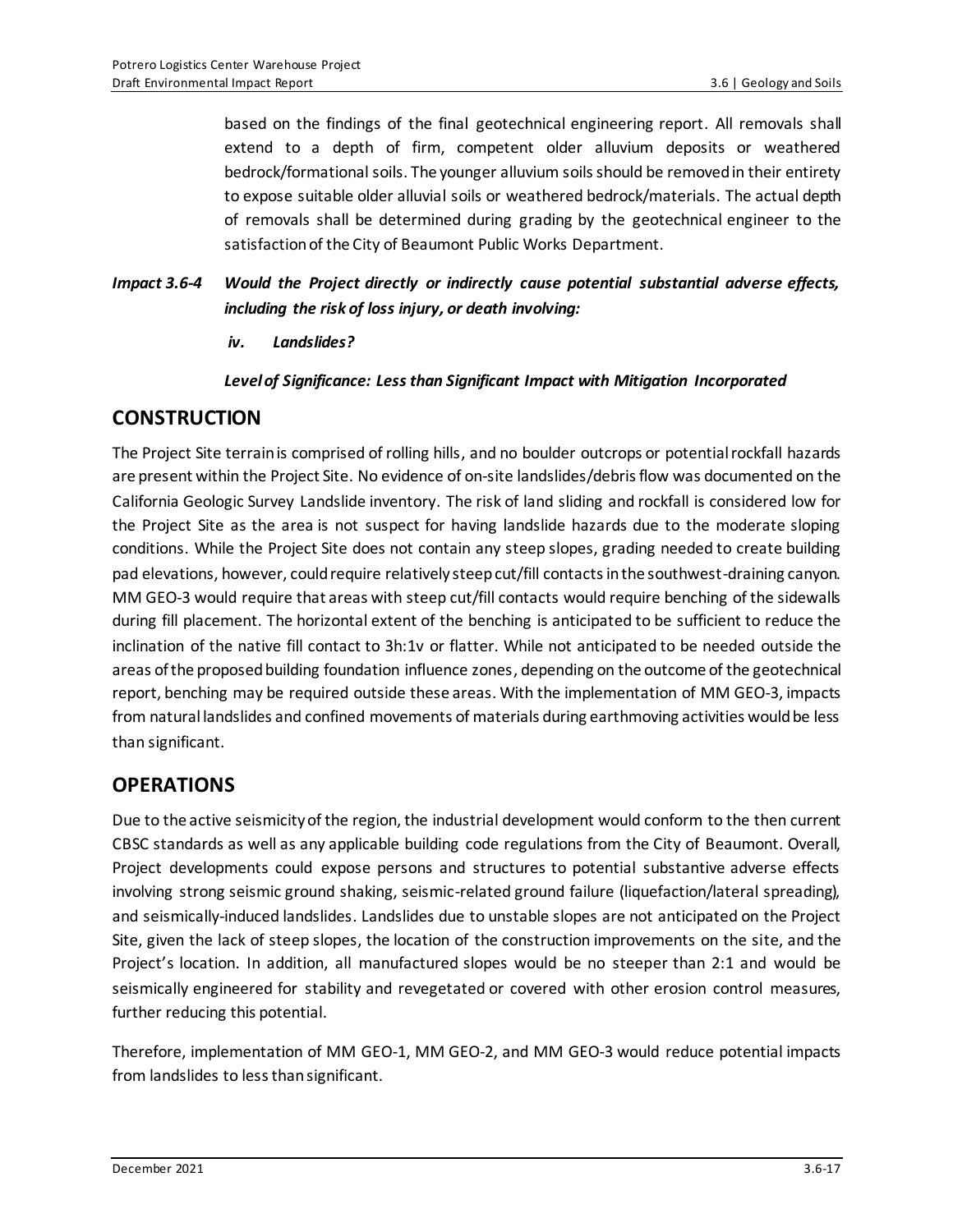#### *Mitigation Measures*

**MM GEO-3**: The final geotechnical engineering report produced by a California Registered Civil Engineer or Geotechnical Engineer shall address the anticipated steep cut/fill contacts in the southwest-draining canyon. The report shall be verified by the City of Beaumont Public Works Department prior to issuance of any grading permit.As part of the report, measures that include benching of the sidewalls in areas with steep cut/fill contacts shall be used during fill placement. The horizontal extent of the benching shall be sufficient to reduce the inclination of the native fill contact to 3h:1v or flatter. This measure shall be used in all areas of the proposed building foundation influence zones. Depending on the outcome of the geotechnical report, benching may be required outside these areas.

#### *Impact 3.6-5: Would the Project result in substantial soil erosion or the loss of topsoil?*

#### *Level of Significance: Less than Significant Impact with Mitigation Incorporated*

### **CONSTRUCTION**

Some of the near surface soils possess appreciable silt and clay content and may become unstable if exposed to significant moisture infiltration or disturbance by construction traffic. In addition, based on their granular contents, some of the on-site soils would also be susceptible to erosion. Construction activities such as excavation and grading may have the potential to cause soil erosion or the loss of these and other topsoil. In order to address unstable soils, MM GEO-4 would be implemented which would require remedial grading.

A southwest draining erosional canyon currently traverses the Project Site. Deeper fills, exceeding the 30 to 40 feet anticipated for the Project site, may be necessary in the drainage. The off-site drainage from the east is currently routed through an existing reinforced concrete pipe (RCP) that is present beneath the recently graded embankment fill along the east property line. Based on the conceptual storm drain plan, this public line would be extended around the southeasterly Project boundary to 4<sup>th</sup> Street, where it would be located within the 4<sup>th</sup> Street right-of-way. On-site drainage would flow into scattered catch basins located throughout the site and be conveyed to the on-site extended detention basins via private highdensity polyethylene (HDPE) pipes of varying diameters. Overflow from the extended detention basins would be conveyed via private HDPE pipes to the public RCP beneath 4<sup>th</sup> Street.

The new drainage would be sized to accommodate maximum anticipated flows and would be designed to be a hydrologically separate system to prevent mixing with the on-site flows to avoid any potential water quality issues with the off-site flows.

Construction activities related to the Project would be required to comply with the National Pollutant Discharge Elimination System (NPDES) General Construction Permit. Refer to *Section 3.9: Hydrology and Water Quality* for discussion of the Project's anticipated NPDES permitting process. The construction would be required to comply with the erosion control measures stipulated through the then current CBSC and the Beaumont MC Title 13, Chapter 13.16 - Water Quality Control, which requires compliance with NPDES permits and implementation measures. Further, all grading and building activities would comply with Beaumont MC Title 16, Chapter 16.28 - Improvements and Grading; the Grading Manual; other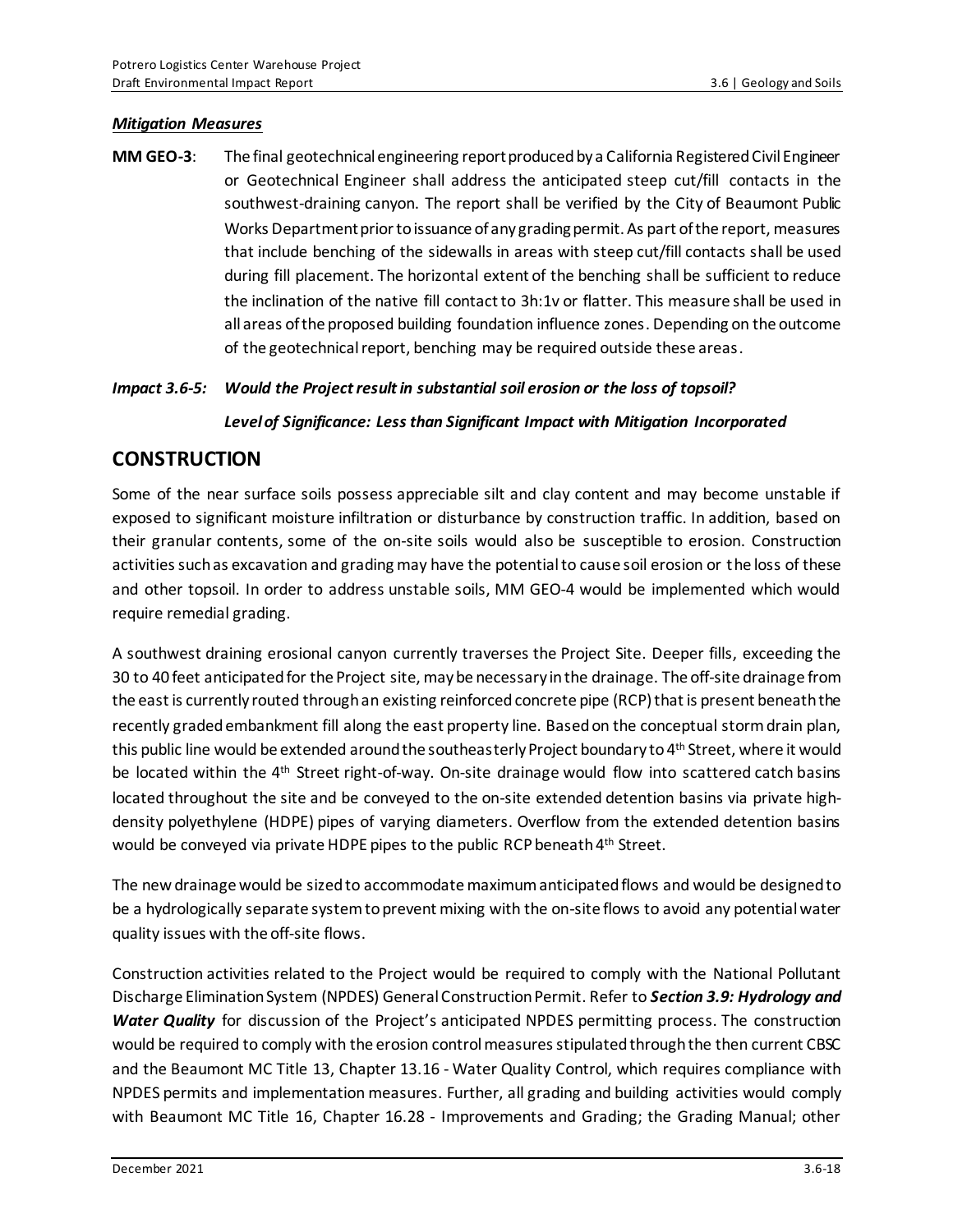applicable ordinances; Federal, State, and local permits; and other applicable requirements. Conformance to the NPDES permit includes preparation of a stormwater pollution prevention plan (SWPPP) that defines best management practices (BMPs) such as use of silt fencing, hay bales, straw wattles, water bars, sediment basins, etc., would ensure that substantial erosion and loss of topsoil does not occur. As discussed in *Section 3.9: Hydrology and Water Quality*, associated impacts with erosion after implementation of the erosion control plan would reduce impacts to less than significant.

# **OPERATIONS**

While loss of topsoil and erosion from sites is typically most common during the construction phases when bare soils are exposed to water and wind driven erosion, some loss may occur post construction. The Project would incorporate designs to maximize water infiltration through the use of plantings, protection of slopes, and other storm water control measures to reduce the potential for substantial post construction runoff. Accordingly, all reasonable precautions would be taken to minimize deep soil moisture penetration within the slope soils. The volume of slope irrigation would be the minimum that is required to maintain plant growth, but still provide adequate ground cover to minimize post construction erosion. The Project's drainage management plan would be designed to ensure that all surface water runoff is diverted away from the top of any associated retaining walls. Gutters would be installed to divert runoff. In addition, the condition of the slopes would be continually maintained to reduce the potential for surficial failures leading to erosion. This would include maintenance of all drainage pathways, any diversion structures, maintenance of the vegetation, and repair of rodent damage.

To further minimize potential erosion that would occur, the Project would implement MM GEO-5, requiring that erosion protective measures are implemented to reduce potential impacts from excessive erosion and runoff both during and after construction. Although these are considered a long-termerosion protection measures, MM GEO-5 requires plantings be incorporated during the construction phase upon the completion of manufactured slopes.

The Project also would include a network of storm drains and gutters, and retention basins, naturally vegetated swales, and other areas to facilitate infiltration would be implemented and maintained throughout the life of the Project. These features, in addition to regularly landscaped areas and groundcovers, would prevent post construction soil erosion or loss of topsoil. With implementation of MM-GEO-5, Project operations would not result in substantial soil erosion that may cause significant property damage or result in the loss of topsoil/sedimentation into local drainage facilities and off-site water bodies.

#### *Mitigation Measures*

**MM GEO-4** Remedial grading is warranted to remove the loose and potentially compressible and collapsible younger alluvium from the Project development area in its entirety. The younger alluvial soils shall be replaced as compact structural fill. With that, the on-site soils are geotechnically suitable for re-use as compacted fill during proposed grading, provided they are relatively free of organic matter, other deleterious material, or oversize rock fragments. Fill soils placed at depths greater than 20 feet below proposed pad grade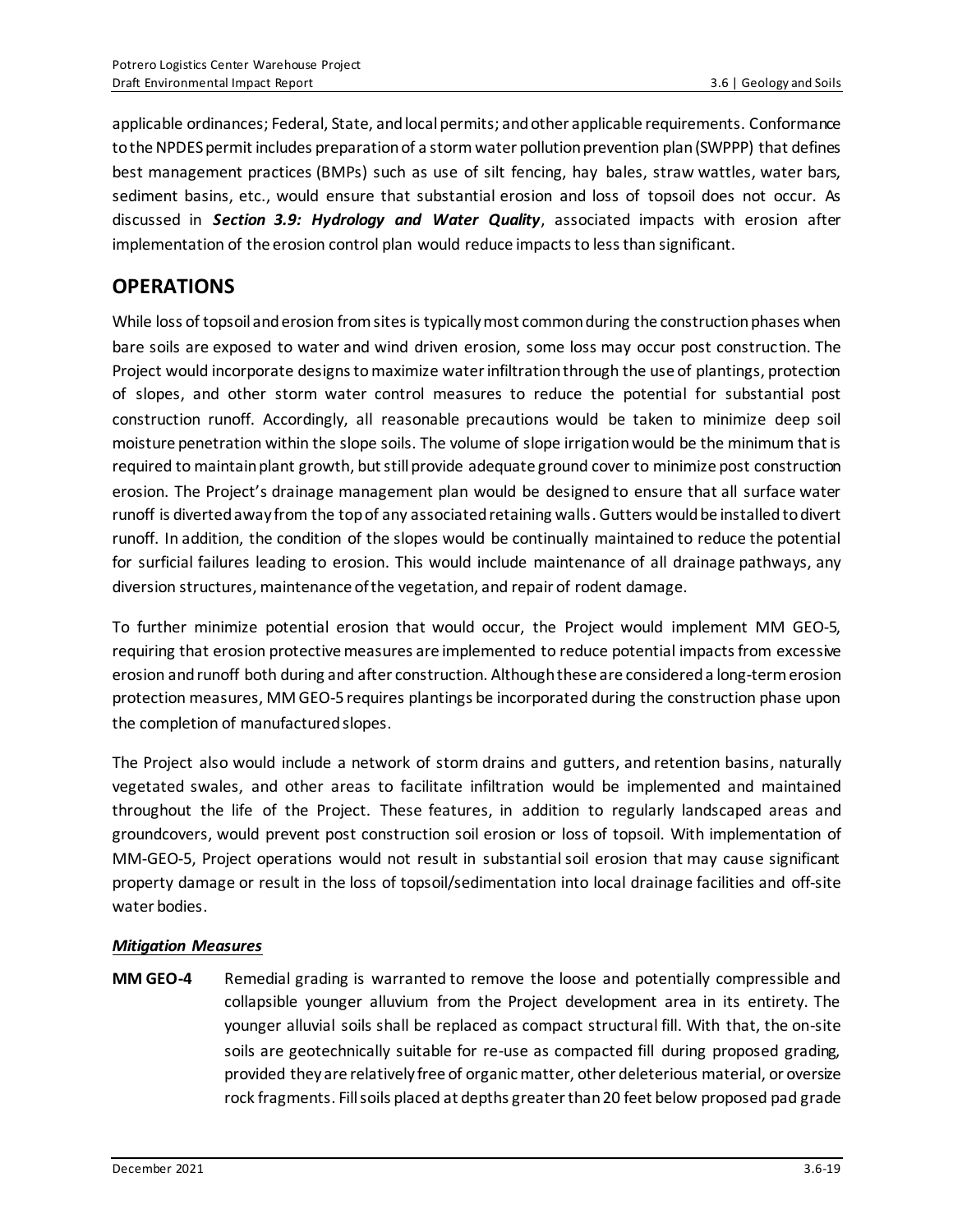within the building pad shall be compacted to at least 95 percent of the ASTM D-1557 maximum dry density.

- **MM GEO-5** Prior to issuance of a grading permit, a landscape architect shall create a plan for postconstruction slope stabilization and long-term maintenance, and submit the plan to the City for review and approval. The natural slopes and any manufactured slopes created onsite shall be planted immediately after construction is completed, to achieve wellestablished and deep-rooted vegetation. The slopes should be planted and irrigated if recommended by the landscape architect, with shrubs that will develop root systems to depths of five feet or more, such as ground acacia. Intervening areas maybe planted with the same plants, or lightweight surface plantings with shallower root systems. The selected plantings shall be lightweight and drought tolerant. Due to its high weight, the use of iceplant shall not be permitted.
- *Impact 3.6-6: Would the Project be located on a geologic unit or soil that is unstable, or that would become unstable as a result of the Project, and potentially result in on- or off-site landslide, lateral spreading, subsidence, liquefaction or collapse?*

*Level of Significance: Less than Significant Impact with Mitigation Incorporated*

# **CONSTRUCTION**

The principle source of seismic activity is movement along the northwest-trending regional fault systems such as the San Andreas, San Jacinto, and Elsinore fault zones. The Project Site is not included within an Earthquake Fault Zone as identified by the Alquist-Priolo Earthquake Fault Zoning Act. However, the Project Site is in a seismically active area. The site is located within a mapped zone of low to moderate liquefaction susceptibility. However, the Project Site is generally underlain by older alluvium and dense to very-dense bedrock materials. In order to mitigate the potential for liquefaction in the loose younger alluvial sediments that may be susceptible to liquefaction, MM GEO-2 recommends the removal and replacement of this alluvial layer as compacted structural fill. With implementation of this measure, impacts from liquefaction are considered less than significant. Implementation of MM GEO-1 and MM GEO-2 would be required, which contain specific designs and standards regarding re-compaction and soil stabilization. Furthermore, Project construction would be temporary and therefore would not be susceptible to on- or off-site landslide, lateral spreading, subsidence, liquefaction, or collapse. Impacts would be less than significant in this regard.

# **OPERATION**

Project implementation could expose persons and structures to potential adverse impacts involving strong seismic ground shaking, seismic-related ground failure (liquefaction/lateral spreading), and seismically-induced landslides. Implementation of MM GEO-1 and MM GEO-2 would reduce impacts to a less than significant level by incorporating earthwork measures during construction phases, such as site preparation, soil removal, cut/fill transition lots, soil compaction, structural fills, and removal of boulders, to provide greater site stabilization. Further, Project designs would be subject to compliance with the then current CBSC. Implementation of the Project design feature discussed previously, as well as compliance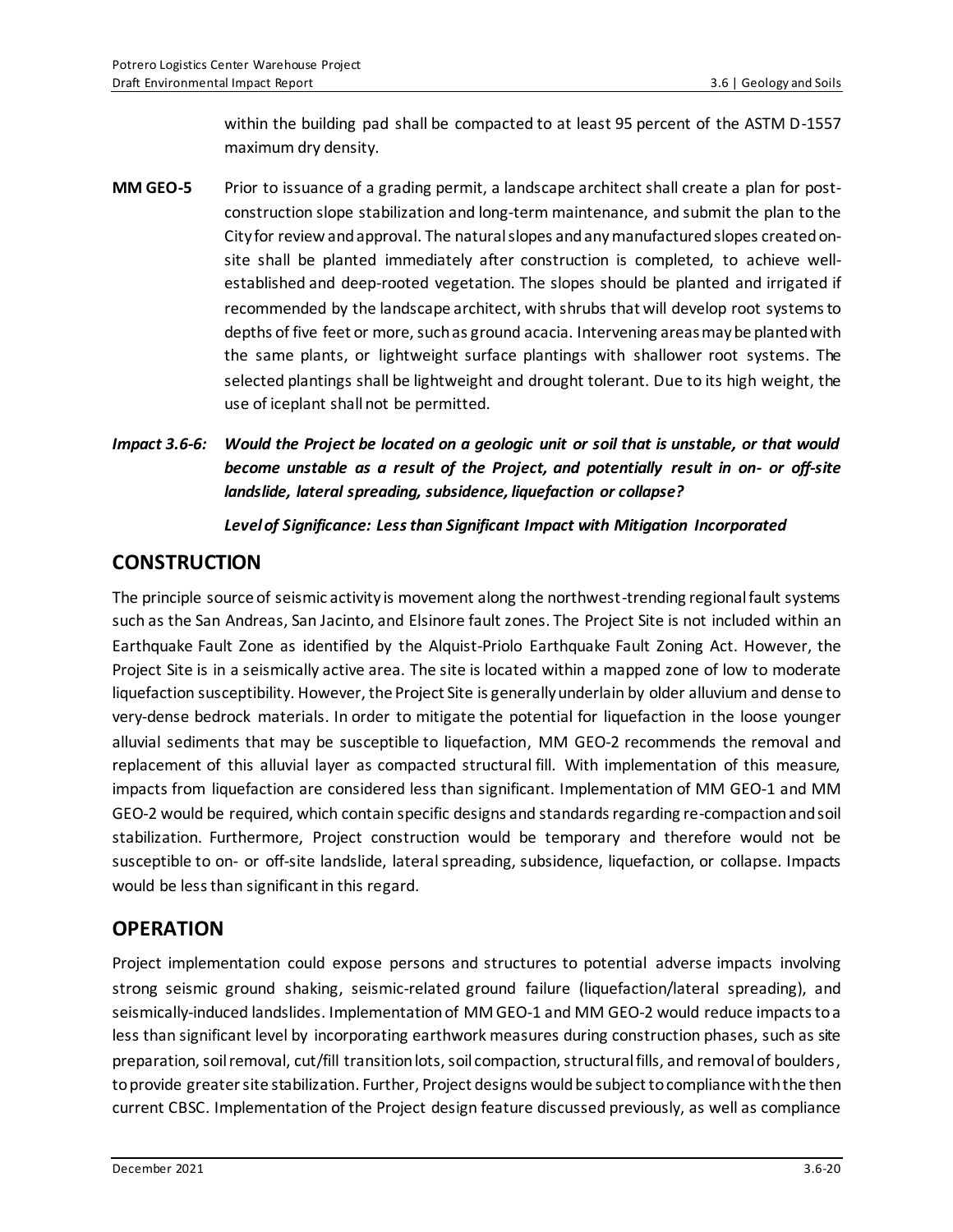with the then current CBSC, MM GEO-1 and MM GEO-2, would address impacts related to unstable soils. Impacts would be less than significant with mitigation incorporated.

#### *Mitigation Measures:*

MM GEO-1, MM GEO-2, and MM GEO-3 are applicable.

### *Impact 3.6-7: Would the Project be located on expansive soil, as defined in Table 18-1-B of the Uniform Building Code (1994), creating substantial direct or indirect risks to life or property?*

#### *Level of Significance: Less than Significant Impact with Mitigation Incorporated*

Soils that expand and contract in volume ("shrink-swell" pattern) are considered to be expansive and may cause damage to aboveground infrastructure as a result of density changes that shift overlying materials. Fine-grain clay sediments are most likely to exhibit shrink-swell patterns in response to changing moisture levels. According to the *Geotechnical Feasibility Study* prepared for the Project, soil and bedrock materials encountered within the Project area include younger alluvium, older alluvium, bedrock, and groundwater. While not encountered at sampling locations, some artificial fills were observed in the embankment areas for proposed streets along the east and south property lines.

## **CONSTRUCTION**

According to the *Geotechnical Feasibility Study*, the near-surface on-site soils possess a very low to low expansion potentials (Expansion Index = 0 to 35 at sampled locations) and would require proper moisture conditioning to a subgrade soil moisture content of 2 to 4 percent above the Modified Proctor optimum during site grading. In addition, the site may have localized deposits of medium or higher expansive soils that may be encountered during grading of surficial soils. If encountered, these soils would be subject to various controls to reduce the exposure of people and structures to the effects of expansive soils. Accordingly, based on the presence of expansive soils and potential presence of medium or high expansion, adequate moisture conditioning of the subgrade soils and fill soils would be necessary during grading. Future construction would be required to maintain and appropriate moisture content (two to four percent above the Modified Proctor Optimum) of these soils. This would require the contractor to frequently monitor the moisture condition of these soils throughout the grading process. In addition, to ensure on-site soils are not overly expansive and properly watered and mixed, the Project would only use imported fill soils with very low expansive characteristics.

Based on the low expansion potential of some of the on-site soils, reinforcement consisting of No. 3 bars placed at 18 inches on center in both directions may be necessary. The actual need for reinforcement and the amount to reinforcing steel would be determined after the subsurface soils have been more thoroughly characterized through additional subsurface exploration.

In addition to any geotechnical design elements, the Project would be subject to compliance with requirements set forth in the then current CBSC. Further, despite the low expansion potential of soils on site and compliance with CBSC, the Project would include MM GEO-6, which would require Additional Expansion Index testing by the structural engineer. These tests would be required to be performed to develop needed soil mixing, watering, and compaction at the time of the design level investigation.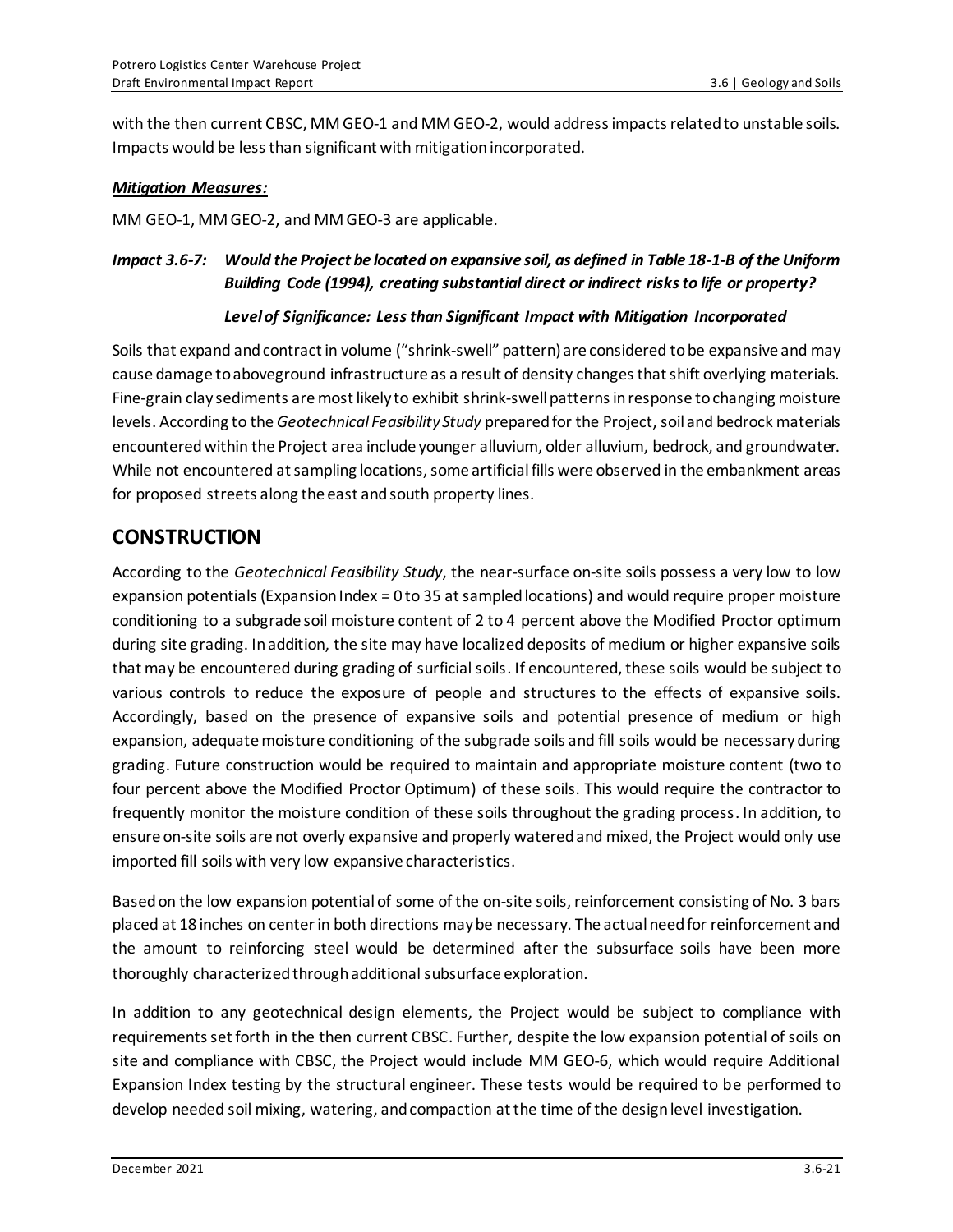Therefore, compliance with MM GEO-1 and MM GEO-6 and conformance with the current CBSC would ensure that Project construction would result in a less than significant impact related to risks to life or property associated with expansive soils.

# **OPERATION**

Due to the potential of the site to contain expansive soils, the Project would be designed and would be subject to compliance with requirements set forth in the CBSC current at the time of construction. This would limit the potential for surface water to penetrate the soils immediately adjacent to the proposed warehouse structure, by directing surface runoff into rain gutters and area drains, reducing the extent of landscaped areas around the structure, and sloping the ground surface away from the buildings. However, some potential for impacts relating to expansive soils could potentially still remain. Therefore, MM GEO-6 and MM GEO-7 have been identified. These measures address settlement considerations, foundation design, and earthwork considerations related to soil removal and compaction by identifying potentially expansive soils and addressing these areas through removal/excavation, remixing, and watering such that adequate moisture contents would be maintained, and expansion potential would be reduced. Therefore, Project operations would result in a less than significant impact related to risks to life or property associated with expansive soils.

#### *Mitigation Measures:*

- **MM GEO-6** The final geotechnical engineering report shall identify the presence of expansive soils. Adequate moisture conditioning of the subgrade soils and fill soils would be necessary during grading, and special care must be taken to maintain themoisture content of these soils at two to four percent above the Modified Proctor Optimum. Based on the findings of the final geotechnical engineering report,a plan to account for expansive soils and need for removal/excavation, remixing, and watering shall be developed to the satisfaction of the City of Beaumont Public Works Department. The plan shall be completed prior to issuance of a grading permit, but subject to adjustment if certain findings occur, such as the discovery of locations with expansive soils. As part of this process, the contractor shall frequently monitor moisture condition in on-site soils throughout the grading process, which shall be done to the satisfaction of the City of Beaumont Public Works Department throughout the construction process.
- **MM GEO-7** Due to the anticipated expansive potential of the soils at this site, provisions shall be made to the satisfaction of the City of Beaumont Public Works Department throughout the construction process. Provisions shall include measures that would limit the potential for surface water to penetrate the soils immediately adjacent to the structure. These provisions shall include directing surface runoff into rain gutters and area drains, reducing the extent of landscaped areas around the structure, and sloping the ground surface away from the buildings. Other provisions, as determined by the civil engineer, may also be appropriate.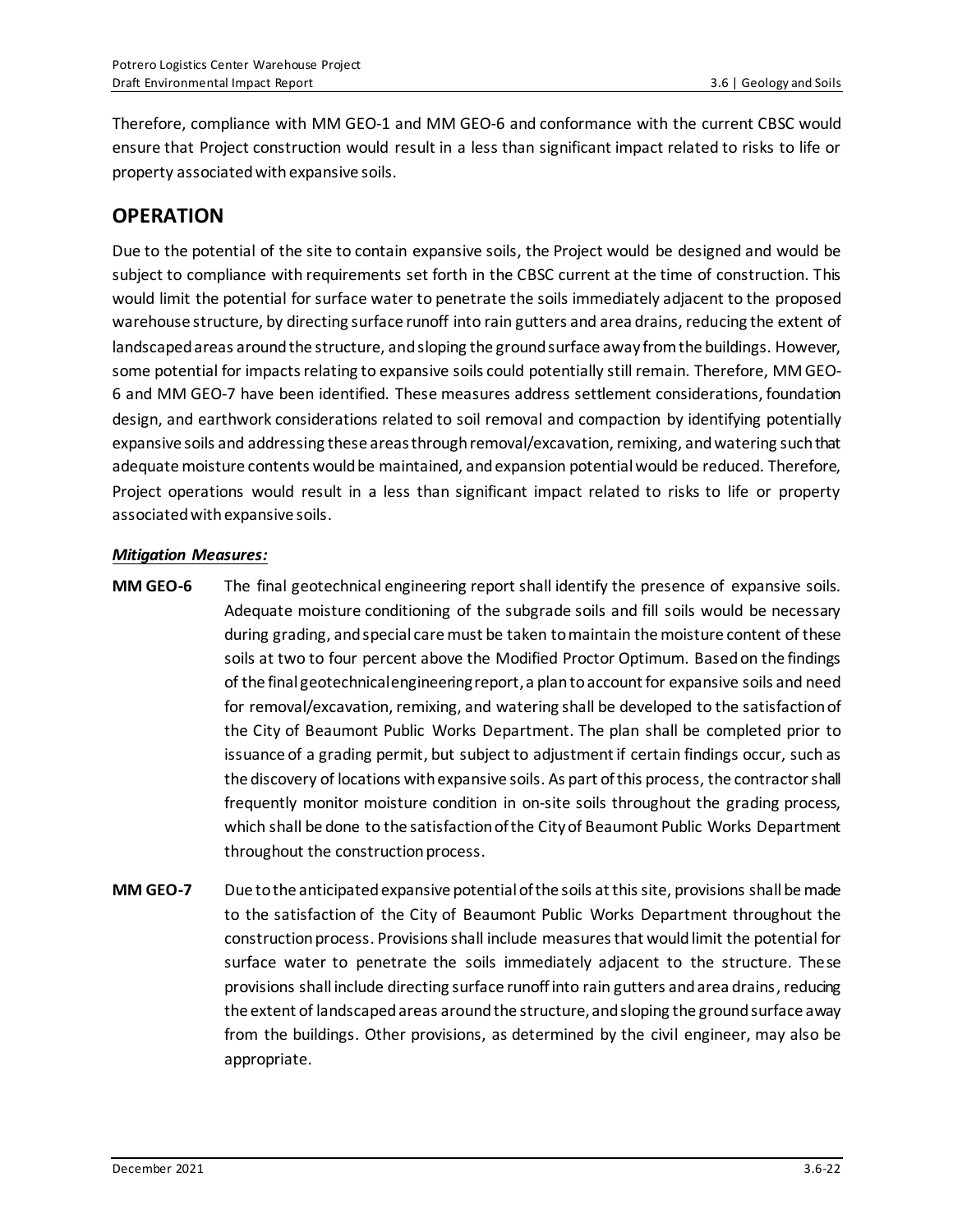## *Impact 3.6-8: Would the Project have soils incapable of adequately supporting the use of septic tanks or alternative wastewater disposal systems where sewers are not available for the disposal of wastewater?*

*Level of Significance: No Impact*

### **CONSTRUCTION AND OPERATIONS**

The Project would connect to the existing City sewer system and wouldnot use septic or alternative waste systems. Because the Project would connect to the City's existing sewer system and because no septic tanks or alternative wastewater disposal systems are proposed as part of the Project, the Project would result in no impacts related to septic tanks or alternative wastewater disposal systems, and no mitigation is required.

#### *Mitigation Measures*

No mitigation is necessary.

### *Impact 3.6-9: Would the Project directly or indirectly destroy a unique paleontological resource or site or unique geologic feature?*

#### *Level of Significance: Less than Significant Impact with Mitigation Incorporated*

### **CONSTRUCTION**

According to a communication from the Vertebrate Paleontology Section of the Natural History Museum of Los Angeles County (*Appendix E*), in the drainages along the northern margin and in the southern portion of the Project area, the surficial deposits consist of younger Quaternary Alluvium. These younger Quaternary deposits typically do not contain significant vertebrate fossils, at least in the uppermost layers, but they may be underlain by finer-grained older Quaternary deposits that do contain significant vertebrate fossil remains. Surface deposits in the slightly more elevated terrain in the remainder of the Project area consist of older Quaternary Alluvium, derived as alluvial fan deposits from the San Bernardino Mountains to the northeast. The closest vertebrate fossil locality from older Quaternary deposits is LACM 4540, situated southwest of the Project area on the northeast side of the San Jacinto Valley near the intersection of Jackrabbit Trail and Gilman Springs Road, that produced fossil specimens of horse, *Equidae*.

Shallow excavations in the younger Quaternary deposits exposed in the drainages of the Project area probably would not uncover significant fossil vertebrate remains. Deeper excavations in the drainages that may extend down into older and perhaps finer-grained Quaternary deposits, and any excavations in the older Quaternary deposits exposed elsewhere in the Project area, however, may encounter significant vertebrate fossils. Excavations within the Project area, shall be closely monitored by a certified paleontologist to quickly and professionally recover any potential vertebrate fossils without impeding development. MM GEO-8 requires preparation of and compliance with a Paleontological Construction Monitoring and Compliance Program and sets forth the required components of such a program and the measures that shall be implemented if paleontological resources are discovered. Also, sediment samples should be collected and processed to determine the small fossil potential in the Project area. A determination of the value of any fossils recovered during monitoring and the need for preservation shall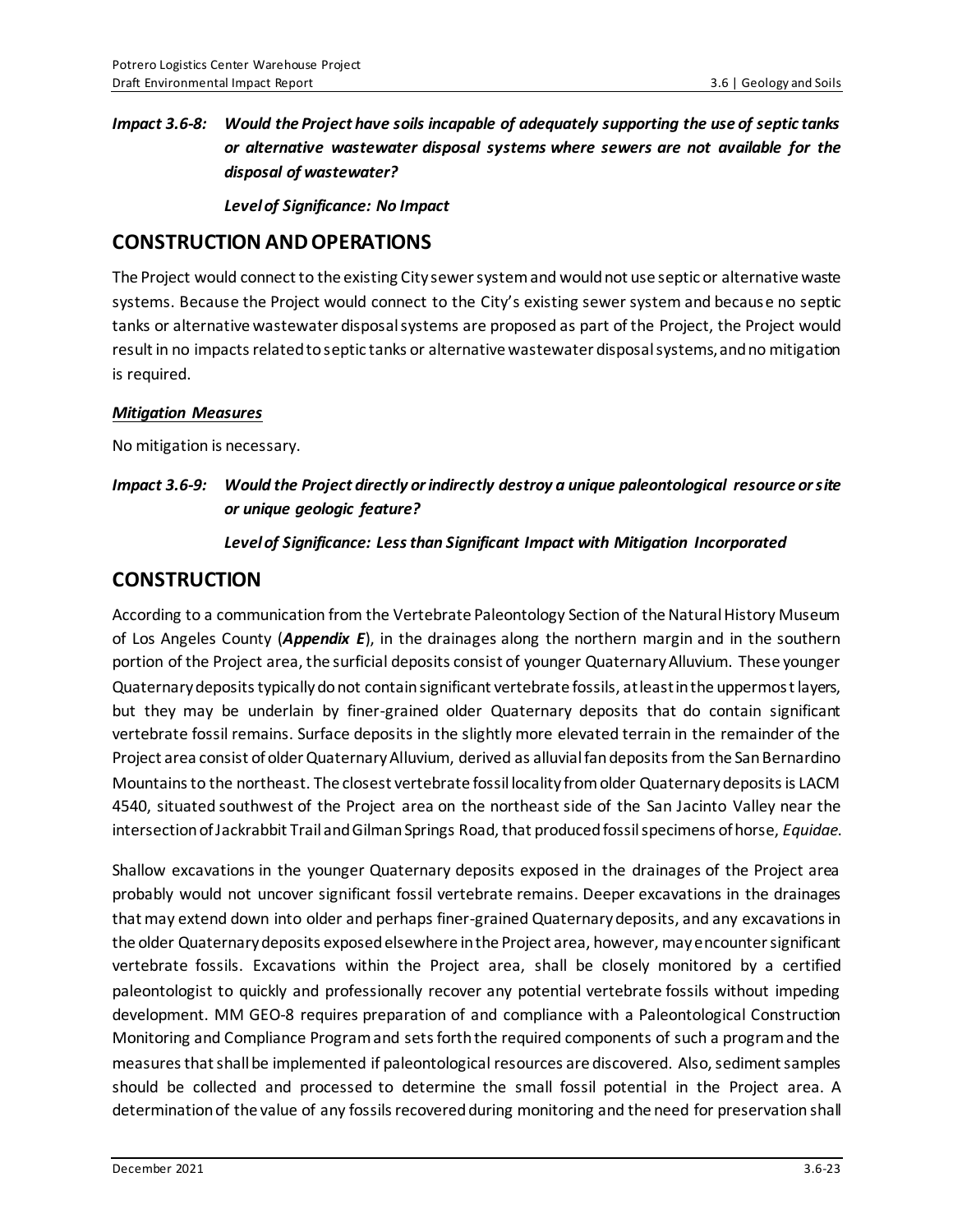be determined. If required, the fossil shall be deposited in an accredited and permanent scientific institution for the benefit of current and future generations.

With implementation of MM GEO-8 (Paleontological Construction Monitoring and Compliance Program), construction of the Project components would not destroy a unique paleontological resource or site, or unique geologic feature, thereby reducing impacts to a less than significant level.

## **OPERATIONS**

Project implementation and operation would not involve any activities that would impact paleontological resources. Therefore, Project operations would not impact a unique paleontological resource or unique geologic feature.

#### *Mitigation Measures*

- **MM GEO-8: Paleontological Construction Monitoring and Compliance Program.** The following measures would be implemented to reduce potential impacts to paleontological resources to less than significant:
	- a) **Retain a Qualified Paleontologist.** Prior to initial ground disturbance, the Project Applicant shall retain a Project paleontologist who meets the Society of Vertebrate Paleontology's definition of a Qualified Professional Paleontologist (Principal Investigator or Project Paleontologist)]
	- b) **Paleontological Mitigation and Monitoring Program.** After Project design has been finalized to determine the precise extent and location of planned ground disturbances, and prior to construction activity, a qualified paleontologist would prepare a Paleontological Mitigation and Monitoring Program (PMMP) to be implemented during ground disturbance activity for the Project. The PMMP would outline the procedures for the construction staff Worker Environmental Awareness Program (WEAP) training, paleontological monitoring extent and duration, salvage and preparation of fossils, the final mitigation and monitoring report, and paleontological staff qualifications. The PMMP would be prepared in accordance with the standards set forth by current Society of Vertebrate Paleontology guidelines [\(http://vertpaleo.org/The-Society/Governance-](http://vertpaleo.org/The-Society/Governance-Documents/SVP_Impact_Mitigation_Guidelines.aspx)

[Documents/SVP\\_Impact\\_Mitigation\\_Guidelines.aspx](http://vertpaleo.org/The-Society/Governance-Documents/SVP_Impact_Mitigation_Guidelines.aspx), 2010) and provided to the City.

c) **Paleontological Worker Environmental Awareness Program.** Prior to the start of construction, the Project paleontologist or his/her designee shall conduct training for construction personnel regarding the appearance of fossils and the procedures for notifying paleontological staff should fossils be discovered by construction staff. The WEAP shall be presented at a preconstruction meeting that a qualified paleontologist shall attend. In the event of a fossil discovery by construction personnel, all work in the immediate vicinity of the find shall cease and a qualified paleontologist shall be contacted to evaluate the find before restarting work in the area. If it is determined that the fossil(s) is (are) scientifically significant, the qualified paleontologist shall complete the following conditions to mitigate impacts to significant fossil resources.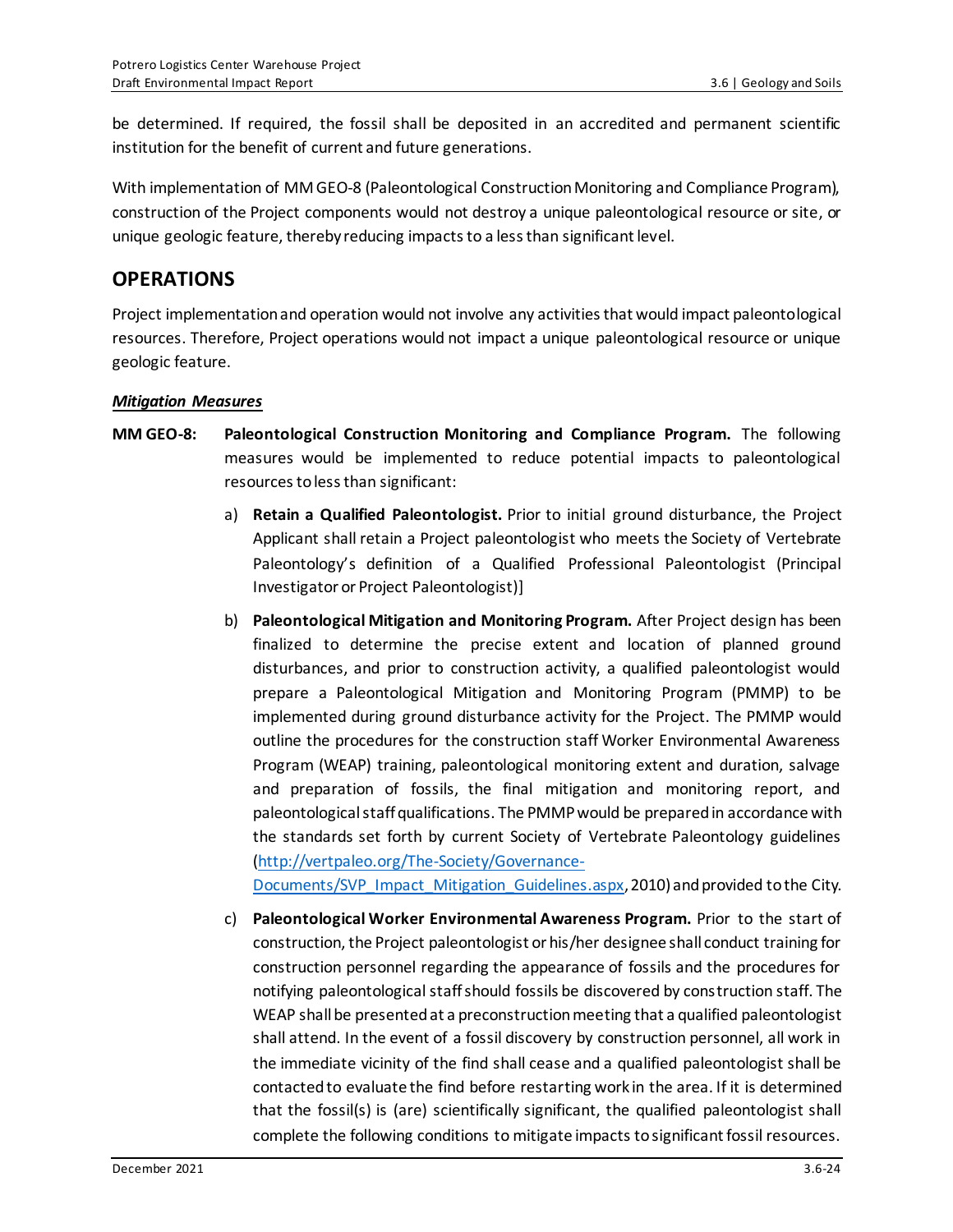- d) **Paleontological Monitoring.** Ground disturbing construction activities (including grading, trenching, foundation work, and other excavations) in areas mapped as having high paleontological sensitivity should be monitored on a full-time basis by a qualified paleontological monitor during initial ground disturbance. Areas mapped as low to high paleontological sensitivity should be monitored when ground-disturbing activities exceed five feet in depth, because underlying sensitive sediments could be impacted. Areas considered to have an undetermined paleontological sensitivity should be inspected and further assessed if construction activities bring potentially sensitive geologic deposits to the surface. The PMMP shall be supervised by the Project paleontologist. Monitoring should be conducted by a qualified paleontological monitor, who is defined as an individual who has experience with collection and salvage of paleontological resources. The duration and timing of the monitoring would be determined by the Project paleontologist. If the Project paleontologist determines that full-time monitoring is no longer warranted, he/she may recommend that monitoring be reduced to periodic spot-checking or cease entirely. Monitoring would be reinstated if any new or unforeseen deeper ground disturbances are required and reduction or suspension would need to be reconsidered by the Supervising Paleontologist. Ground disturbing activity that does not exceed five feet in depth would not require paleontological monitoring.
- e) **Salvage of Fossils.** If fossils are discovered, the Project paleontologist or paleontological monitor should recover them. Typically, fossils can be safely salvaged quickly by a single paleontologist and not disrupt construction activity. In some cases, larger fossils (such as complete skeletons or large mammal fossils) require more extensive excavation and longer salvage periods. In this case, the paleontologist would have the authority to temporarily direct, divert, or halt construction activity to ensure that the fossil(s) can be removed in a safe and timely manner.
- f) **Preparation and Curation of Recovered Fossils.** Once salvaged, the City would ensure that significant fossils would be identified to the lowest possible taxonomic level, prepared to a curation-ready condition, and curated in a scientific institution with a permanent paleontological collection (such as the Western Science Center), along with all pertinent field notes, photos, data, and maps. Fossils of undetermined significance at the time of collection may also warrant curation at the dis cretion of the Project paleontologist. Field collection and preparation of fossil specimens would be performed by the Project paleontologist with further preparation as needed by an accredited museum repository institution at the time of curation.
- g) **Final Paleontological Mitigation Report.** Upon completion of ground-disturbing activity (and curation of fossils, if necessary) the qualified paleontologist should prepare a final mitigation and monitoring report outlining the results of the mitigation and monitoring program. The report should include discussion of the location, duration, and methods of the monitoring, stratigraphic sections, any recovered fossils, and the scientific significance of those fossils, and where fossils were curated.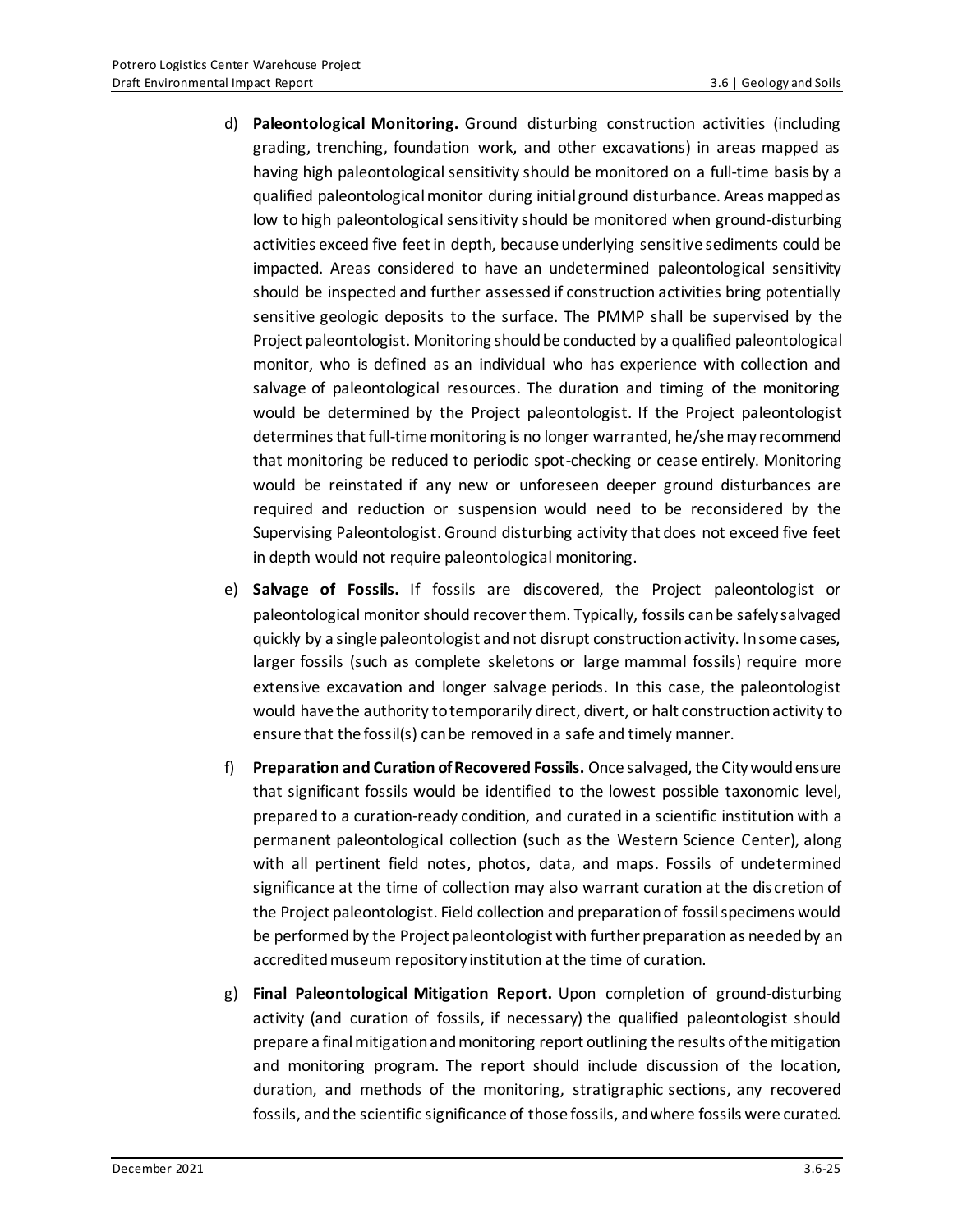# **3.6.5 CUMULATIVE IMPACTS**

Southern California is a seismically active region with a range of geologic and soil conditions. These conditions can vary widely within a limited geographical area due to factors such as differences in landforms and proximity to fault zones, among others. Therefore, while geotechnical impacts may be associated with the cumulative development, by the very nature of the impacts (i.e., landslides and expansive and compressible soils), the constraints are typically site-specific and there is typically little, if any, cumulative relationship between the development of a proposed Project and development within a larger cumulative area, such as citywide development. Additionally, while seismic conditions are regional in nature, seismic impacts on a given project site are site-specific. For example, development within the site or surrounding area would not alter geologic events or soil features/characteristics (such as groundshaking, seismic intensity, or soil expansion); therefore, the Project would not affect the level of intensity at which a seismic event on an adjacent site is experienced. However, Project development and future development in the area may expose more persons to seismic hazards.

In accordance with the thresholds of significance, impacts associated with seismic events and hazards would be considered significant if the effects of an earthquake on a property could not be mitigated by an engineered solution. The significance criteria do not require elimination of the potential for structural damage from seismic hazards. Instead, the criteria require an evaluation of whether the seismic conditions on a site can be overcome through engineering design solutions that would reduce to less than significant the substantial risk of exposing people or structures to loss, injury, or death.

State and local regulatory code requirements and their specific mandatory performance standards are designed to ensure the integrity of structures during maximum ground shaking and seismic events. The Project would be constructed in compliance with all applicable then current codes and in accordance with the mitigation measures set forth in this EIR, which are designed to reduce the exposure of people or structures to substantial risk of loss, injury, or death related to geological conditions or seismic events. Therefore, Project impacts would be mitigated to a less than significant level. Current building codes and regulations would apply to all present and reasonably foreseeable future projects, which could also be subject to even more rigorous requirements. Therefore, the Project—in combination with past, present, and reasonably foreseeable future projects—would not result in a cumulatively significant impact by exposing people or structures to risks related to geologic hazards, soils, or seismic conditions.

The Project's compliance with the then current CBSC, City building code requirements, and General Plan policies would ensure that geology and soil impacts would be less than significant. As such, potential impacts would be reduced to a less than significant level with implementation of applicable standard engineering practices and construction requirements. The Project's incremental contribution to cumulative geotechnical and seismic impacts would be less than significant. None of the Project characteristics wouldaffect or influence the geotechnical hazards for off-site development. Similarly, the cumulative projects, which would be required to comply with the CBSC, City building code requirements, and General Plan policies, are not expected to have an adverse impact on the Project. For these reasons, no significant cumulative geotechnical impacts would occur for the Project.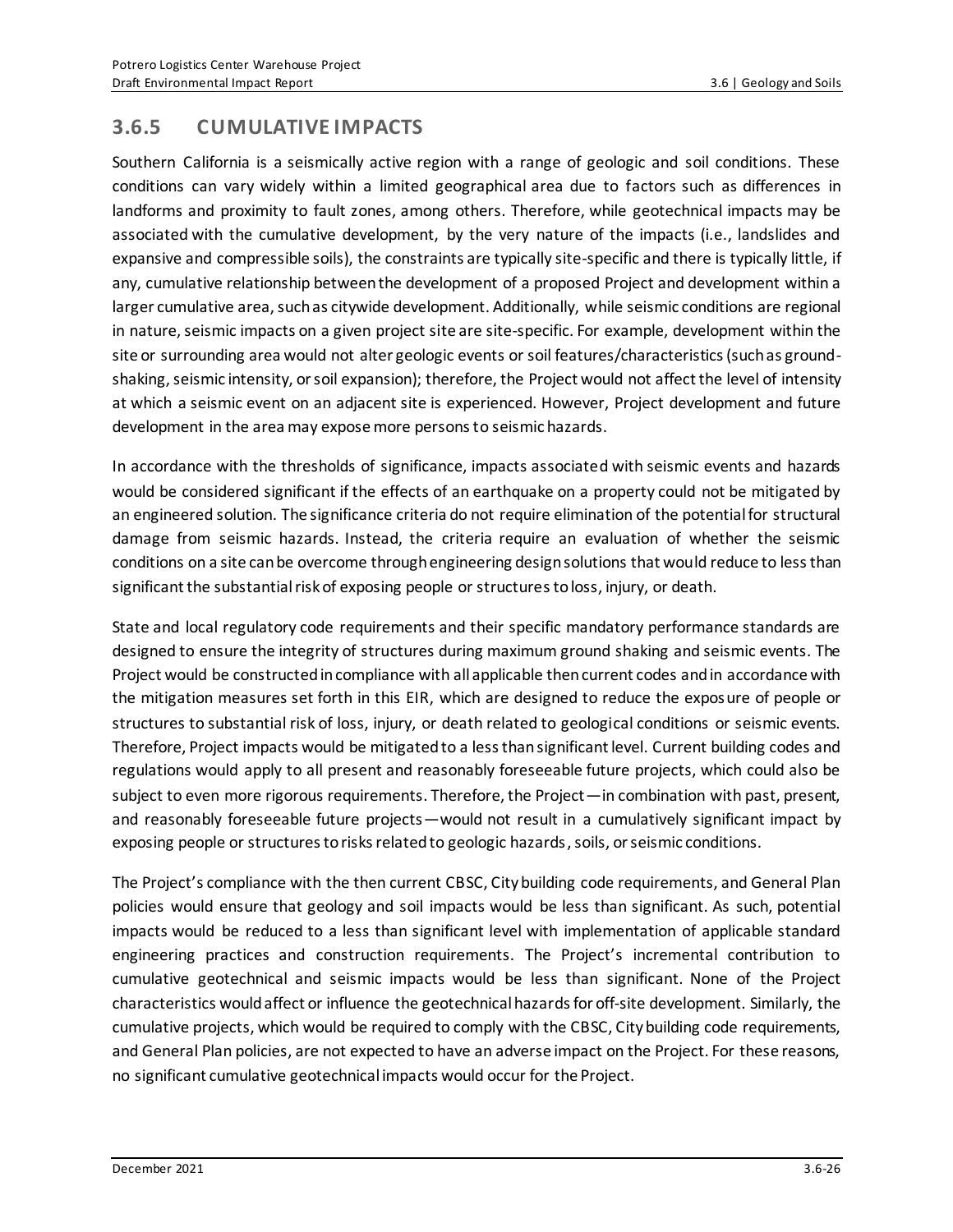## **3.6.6 SIGNIFICANT UNAVOIDABLE IMPACTS**

The Project would not result in any significant unavoidable impacts. All impacts associated with geology and soils would either not occur, be considered less than significant, or be mitigated to less than significant levels.

### **3.6.7 REFERENCES**

BCR Consulting, LLC. 2019. *Cultural Resources Assessment*.

California Department of Conservation. (ND). *The Alquist-Priolo Earthquake Fault Zoning Act - Earthquake Zones of Required Investigation*. https://maps.conservation.ca.gov/cgs/EQZApp/app/.

California Department of Conservation. 2019. *The Alquist-Priolo Earthquake Fault Zoning Act*. [https://www.conservation.ca.gov/cgs/alquist-priolo.](https://www.conservation.ca.gov/cgs/alquist-priolo)

- Riverside County. 2015. *General Plan Chapter 5: Multipurpose Open Space Element. Figure OS-8: Paleontological Sensitivity. Page OS-55*. [https://planning.rctlma.org/Portals/14/genplan/general\\_Plan\\_2017/elements/OCT17/Ch05\\_M](https://planning.rctlma.org/Portals/14/genplan/general_Plan_2017/elements/OCT17/Ch05_MOSE_120815.pdf?ver=2017-10-11-102103-833) [OSE\\_120815.pdf?ver=2017-10-11-102103-833.](https://planning.rctlma.org/Portals/14/genplan/general_Plan_2017/elements/OCT17/Ch05_MOSE_120815.pdf?ver=2017-10-11-102103-833)
- Riverside County. 2019. *Riverside County Mapping Portal – Fault Zones*. https://gisopendatacountyofriverside.opendata.arcgis.com/datasets/fault-zones.

Southern California Geotechnical. 2018. *Geotechnical Feasibility Study*.

Thienes Engineering, Inc. 2021. *Conceptual Grading Plan*.

Thienes Engineering, Inc. 2021. *Conceptual Storm Drain Plan*.